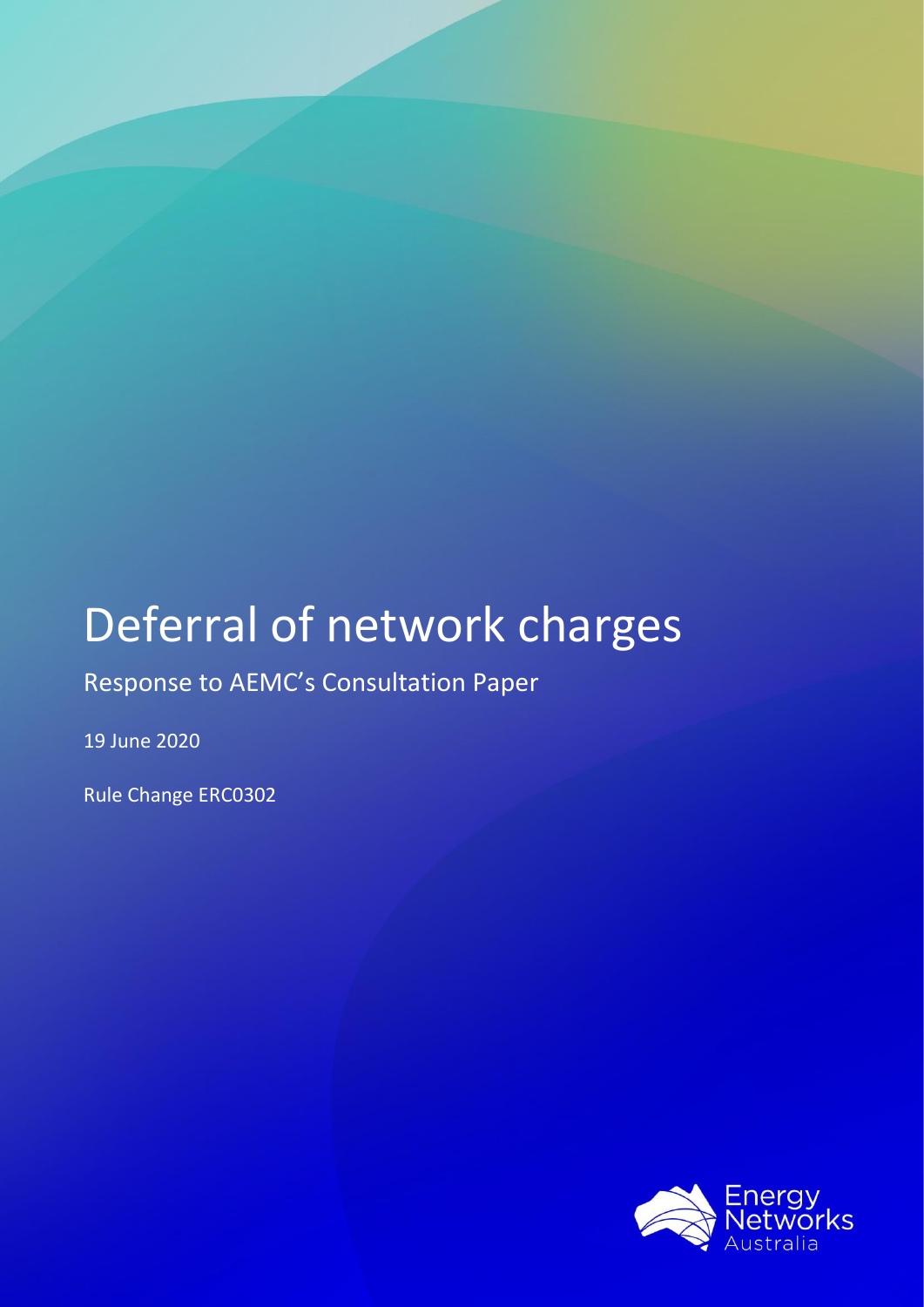## **Contents**

|               | Contents                     |    |  |
|---------------|------------------------------|----|--|
|               | Key messages                 |    |  |
|               | Overview                     | 3  |  |
| $\mathcal{P}$ | Background                   | 3  |  |
| 3             | Demonstrated need assessment | 5  |  |
| 4             | Rule change features         | 10 |  |
| 5             | Areas of required analysis   | 19 |  |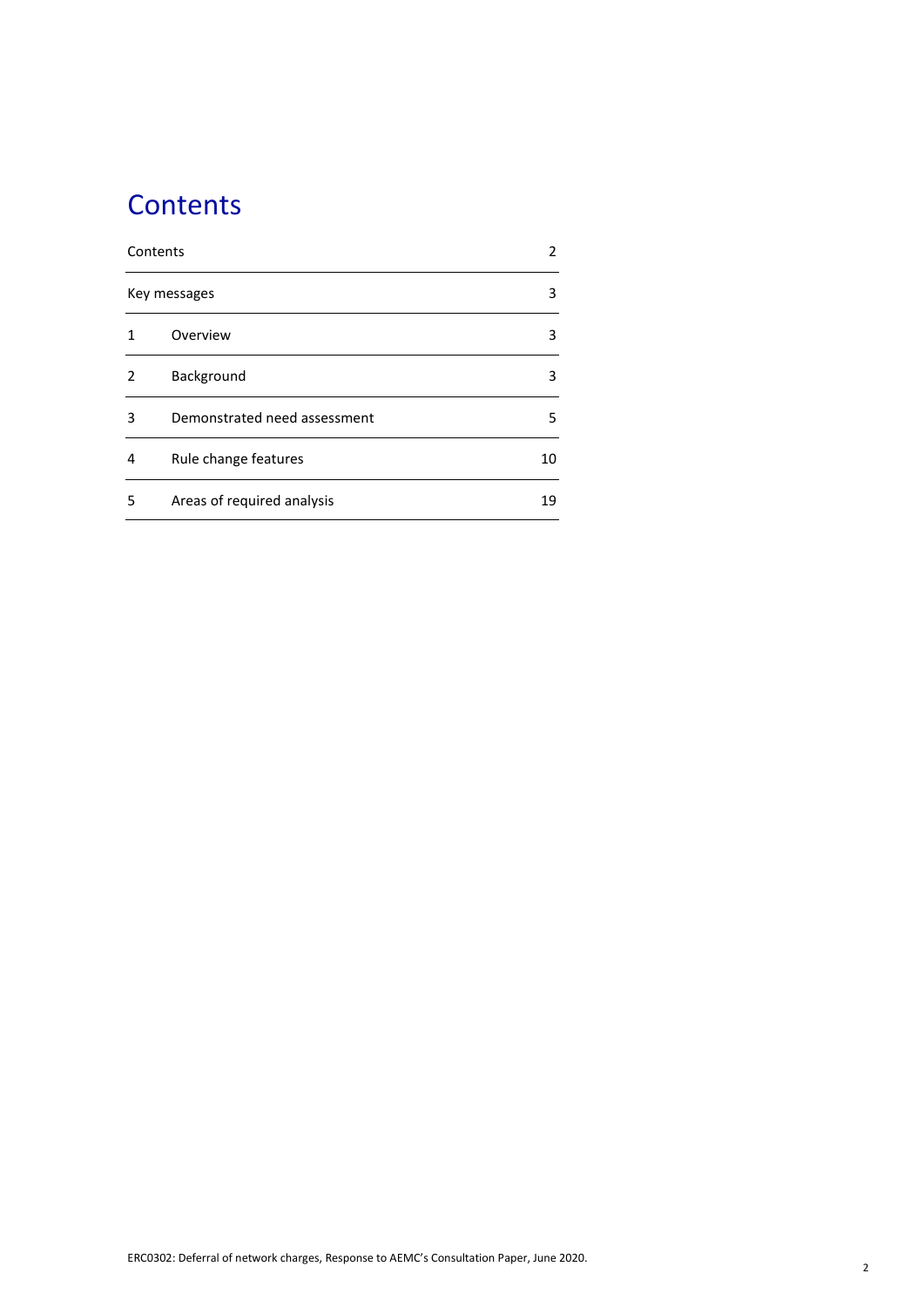### Key messages

- » The **proposed rule requires significant modifications to be capable of promoting the long-term interests of customers** – the shifting or transfer of cash-flow risk between components of a supply chain does not represent a customer benefit.
- » **Potential financeability and cash flow impacts of a**ny **final rule are strongly contingent on its design and scope**, and network business strongly recommend a **proportionate and targeted approach consistent with international approaches to address any future demonstrated need**.
- » The **inclusion of retailer eligibility criteria which target need is essential** to ensure that any final rule is workable and that customers do not bear any unnecessary costs.
- » It is crucial that the AEMC undertakes robust analysis about the **potential financeability and cash flow impacts and risks of shifting credit events up the energy supply chain to networks** before making any rule change that alters the risk allocation in the supply chain.
- » The **costs of this risk reallocation, which will be borne by consumers, should not exceed any potential retail market competition benefits** in order to support a positive case for the rule change.

## 1 Overview

Energy Networks Australia appreciates the opportunity to provide a response to the Australian Energy Market Commission's (AEMC or the Commission) Consultation Paper<sup>1</sup> on the Australian Energy Regulator's (AER) rule change request to extend retailers' payment terms.<sup>2</sup> Energy Networks Australia is the national industry body representing Australia's electricity transmission and distribution and gas distribution networks. Our members provide more than 16 million electricity and gas connections to almost every home and business across Australia.

This submission provides our assessment of the demonstrated need for the rule change, feedback on key design and scope features of the current proposed rule, and highlights the critical areas requiring further analysis and consideration before a final rule is made. Where appropriate, ENA also proposes alternative rules drafting for the AEMC's consideration at **Appendix 2** and **Appendix 3**.

## 2 Background

On 6 May 2020, the AER submitted an urgent rule change request to the AEMC proposing an extension of retailers' eligible electricity network bill payment terms from 10-days to 6-months. Notably, the AER states that the proposed rule is not intended to remove the obligation on retailers to seek payment from customers, and that the direct beneficiaries of the proposed rule change are retailers that would effectively obtain a "short-term loan" from network businesses.

<sup>1</sup> AEMC, Deferral of network charges, Consultation paper, 28 May 2020.

<sup>2</sup> AER, Rule Change Proposal: Extension of time for retailers to pay network charges for eligible customers, May 2020.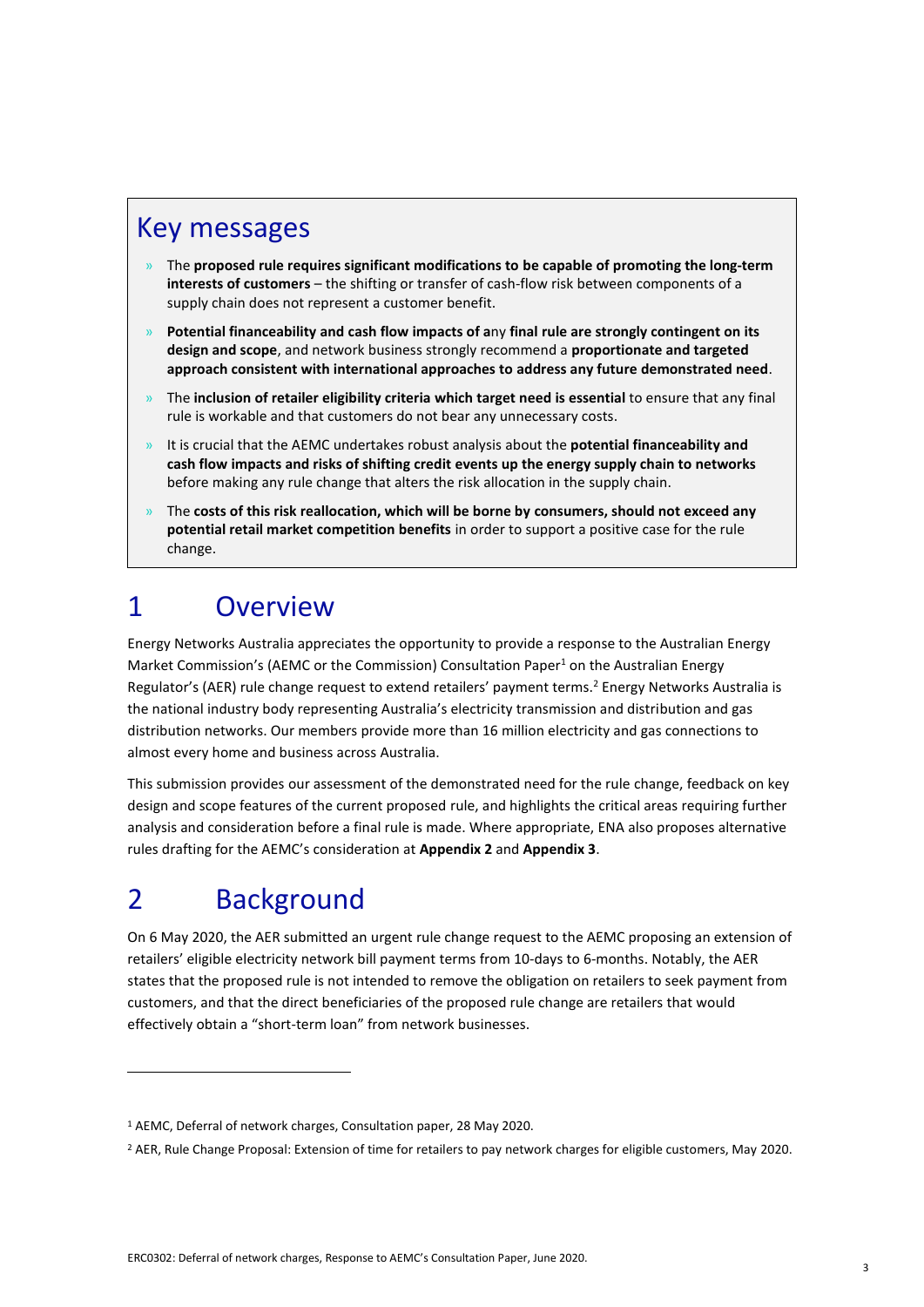The rule change request proposes amendments to Chapter 6B of the *National Electricity Rules* (NER), and applies to electricity distribution network service providers operating under the NER with the exception of those in Victoria. It does not apply to the *Northern Territory National Electricity Rules*.

### 2.1 Urgent rule change classification

The AEMC is treating the AER's rule change request as an urgent rule change under s. 96 of the *National Electricity Law* (NEL). The AEMC states that if the rule change request is not treated as urgent, the effective operation and administration of the wholesale electricity market would be imminently prejudiced or threatened due to the economic impact of the COVID-19 pandemic impacting the financial viability of retailers.

The AEMC Chair has stated that "if you accept that financial contagion in the market from multiple retail business failures is a plausible risk, then we have to adopt the fastest statutory timetable".<sup>3</sup>

The AER acknowledges that limited consultation has been undertaken in the development of its proposal, and rightly highlights that further consultation should be undertaken to determine whether narrowing the application of the scheme is desirable and appropriate.

For urgent rules made under the NEL, however, the AEMC must make a final determination within 8-weeks from the publication of the Initial Notice. There is only one round of formal consultation (for a brief 4-week period), which is contrasted with the 4 to 6-month standard rule change process that provides two opportunities for stakeholders to make formal written submissions in advance of the AEMC's draft and final determination.

### 2.2 Proposed extension

On 12 June 2020, Energy Networks Australia wrote to the AEMC strongly recommending that the AEMC use its discretionary powers under s. 107 of the NEL to extend the 8-week rule change period to allow time for additional analysis and consultation. <sup>4</sup> This request was made on the basis of:

- the number of complex design and scope features requiring further consultation, as recognised by the AER in its rule change request,
- the need for the AEMC to ensure, that in making a final rule, that the financeability of network providers is not adversely impacted, and therefore ensure that the final rule will contribute to the achievement of the National Electricity Objective, and
- the early and provisional state of current disconnections and hardship data, and the need to incorporate the trends in the data recently requested of electricity retailers to ensure that the final rule is appropriately scoped to address a demonstrated need.

<sup>3</sup> Foley, M. (2020) ''Financial contagion' from coronavirus may infect electricity market' The Sydney Morning Herald, 28 May, viewed 3 June 2020, [<https://www.smh.com.au/politics/federal/financial-contagion-from-coronavirus-may](https://www.smh.com.au/politics/federal/financial-contagion-from-coronavirus-may-infect-electricity-market-20200527-p54x1w.html)[infect-electricity-market-20200527-p54x1w.html>](https://www.smh.com.au/politics/federal/financial-contagion-from-coronavirus-may-infect-electricity-market-20200527-p54x1w.html).

<sup>4</sup> ENA, Letter to the AEMC: ERC0302 National Electricity Amendment (Deferral of Network Charges) Rule 2020, 12 June 2020.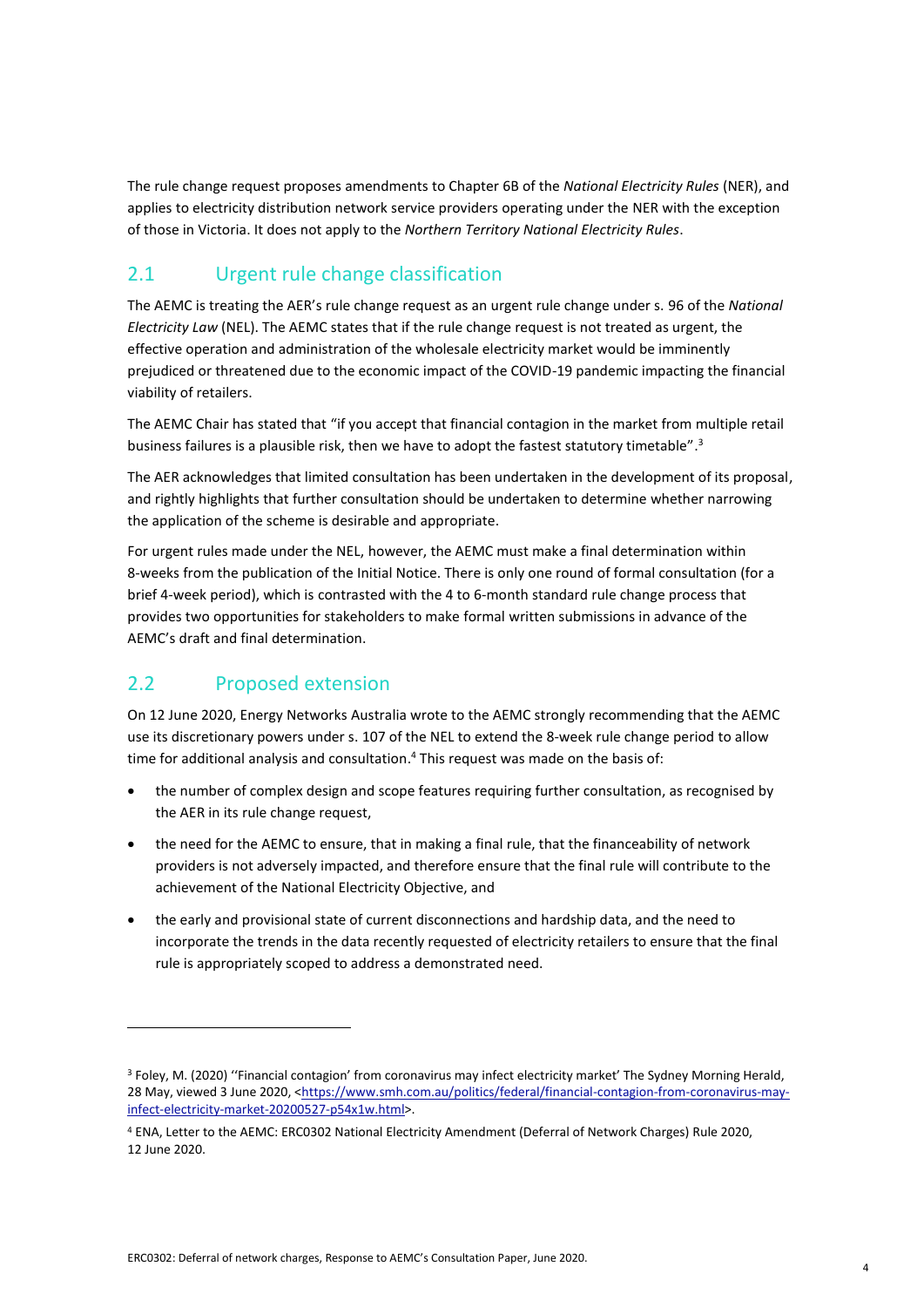A short extension that still provides for an accelerated entry into effect, but which avoids the customer, regulatory, commercial and legal risks of an inadequately tested solution was considered by Energy Networks Australia to best promote the long-term interests of all consumers.

In the letter, Energy Networks Australia also noted the need to ensure that the solution addresses all of the identified problem. In considering the rule change, the AEMC has highlighted that wholesale and network costs together make up almost 80 per cent of retailer costs.

If the joint magnitude of these costs is retailers' potential key payment difficulty, then a rule change that changes the payment terms for network charges but does not address wholesale cost pressures is only solving half the problem. Consideration of options that address the whole issue during the rule change process would be beneficial, although Energy Networks Australia acknowledges the legal limitations of the current rule process.

## 3 Demonstrated need assessment

The AER is concerned that the COVID-19 pandemic could potentially lead to multiple retailer failures, and damage consumer confidence in electricity retail markets, and therefore impact the structure and stability of the National Electricity Market (NEM). This concern stems from the potential for retailers' cash flows to be adversely affected as a result of customers' inability to pay their electricity bills.

As outlined below, however, Energy Networks Australia does not consider that there is an evidenced or demonstrated need for the rule change at this stage.

### 3.1 Further data is required to support multiple retailer failure risk

In the NEM customers sign up with electricity retailers for the supply of electricity, and electricity retailers in turn apply a retail margin on top of their wholesale electricity costs, network costs, environmental scheme costs, and retail costs when developing electricity tariffs.

To ensure that customers are adequately protected, electricity retailers are legally required under the *National Electricity Retail Law* (NERL) to implement a Customer Hardship Program, and provide hardship support to residential customers. A provision for customer default risk is incorporated into the electricity tariffs that retailers offer customers.

The AER's rule change request notes that the scale of disruption to customers' ability to pay electricity bills due to the economic impacts of COVID-19 remains unclear. Based on what it terms 'anecdotal evidence', the AER concludes that the situation appears to be worsening and that increasing numbers of customers are seeking assistance from retailers.<sup>5</sup>

<sup>5</sup> AER, Rule Change Proposal: Extension of time for retailers to pay network charges for eligible customers, May 2020, page 4.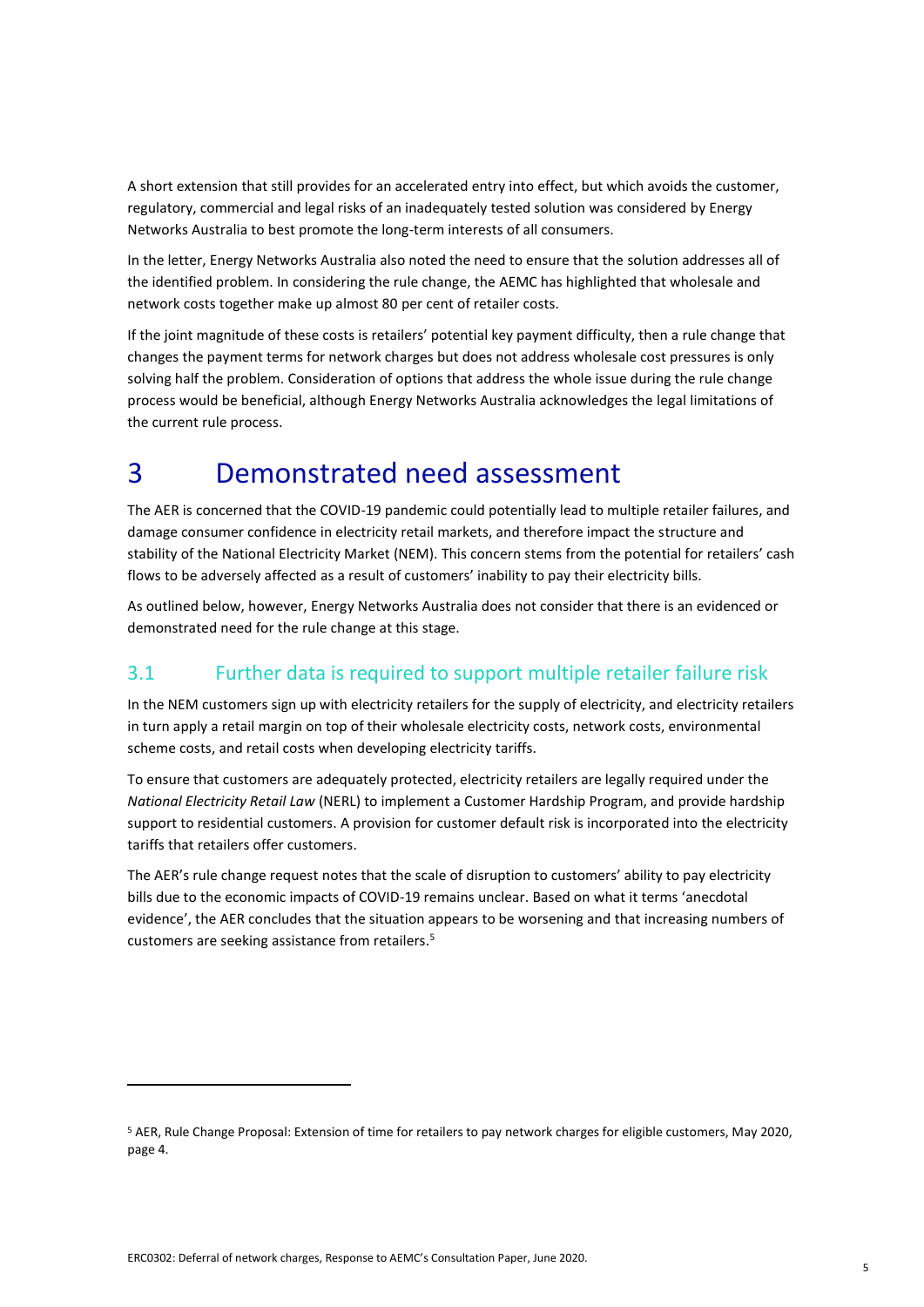The risk of multiple retailer failure is justified by the AER on the basis that:

at the time of the AER's rule change request (May 2020), more than 20,000 electricity customers had registered for payment plans since early March 2020 and over a thousand customers per week were seeking assistance from retailers. 6

As shown in **Breakout Box 1**, there are 10 million residential and small business electricity customers in the NEM, with 20,000 electricity customers representing 0.2 per cent of total residential and small business electricity customers in the NEM.

• the AER's recently published *Statement of Expectations* contains a non-legally binding expectation that retailers will not disconnect residential or small business customers who may be in financial stress without their agreement before 31 July 2020. <sup>7</sup> This expectation is assumed to have an adverse impact on retailers' cash flows.

#### **Breakout Box 1:** Retail electricity market

- » There are 49 electricity retailers who supply 10 million residential and small business customers in the NEM.
- » The three incumbent electricity retailers (large Tier 1) supply over 60% of these customers.
- » The smallest 26 retailers in the NEM supply just 1% of these customers.
- » Even in an extreme and highly unlikely scenario where half the retailers in the NEM, consisting of retailers with the smallest number of customers, exited the market, this would only increase the large Tier 1 retailers' residential and small business customer numbers by 1.4%.

Data sourced from the AE[R Annual Retail Markets](https://www.aer.gov.au/system/files/AER%20Annual%20Retail%20Markets%20Report%202018-19_0.pdf)  [Report 2018-19](https://www.aer.gov.au/system/files/AER%20Annual%20Retail%20Markets%20Report%202018-19_0.pdf) and the ES[C Victorian Energy Market](https://www.esc.vic.gov.au/electricity-and-gas/market-performance-and-reporting/victorian-energy-market-report) 

However, the AER's most recent Retail Market Report, based on data prior to the COVID-19 pandemic, reports that retailers only disconnect 0.2 per cent of residential electricity customers.<sup>8</sup> Given this, it is expected that a significant increase in the number of residential disconnection normally requested by retailers (but not actioned due to the *Statement of Expectations*) is required prior to 31 July 2020 to have a resulting impact on retailers' cash flows.

[Report 2018-19](https://www.esc.vic.gov.au/electricity-and-gas/market-performance-and-reporting/victorian-energy-market-report)

The AER wrote to electricity retailers on 17 April 2020 requesting new voluntary data requirements relating to COVID-19, citing the need for further industry information to assist the AER in supporting market resilience and protecting customers.<sup>9</sup> The key information requested by the AER included more regular reporting on debt levels, hardship programs and disconnections.

The AER has commenced the reporting of their 'COVID-19 Retail Market Data Dashboard', which provides a high-level summary of changes in the retail market. The AER states that the data, some of which is reported in **Breakout Box 2**, does not yet allow it to draw any specific conclusions on the effect of COVID-19.

<sup>6</sup> AER, Rule Change Proposal: Extension of time for retailers to pay network charges for eligible customers, May 2020, page 2.

<sup>7</sup> AER, Statement of Expectations of energy businesses: Protecting consumers and the market during COVID-19, 9 April 2020.

<sup>8</sup> AER, Retail Markets Quarterly: Q2 2019-20, March 2020, page 10.

<sup>9</sup> AER Chair, Letter to retailers – New data reporting requirements relating to COVID-19, 17 April 2020.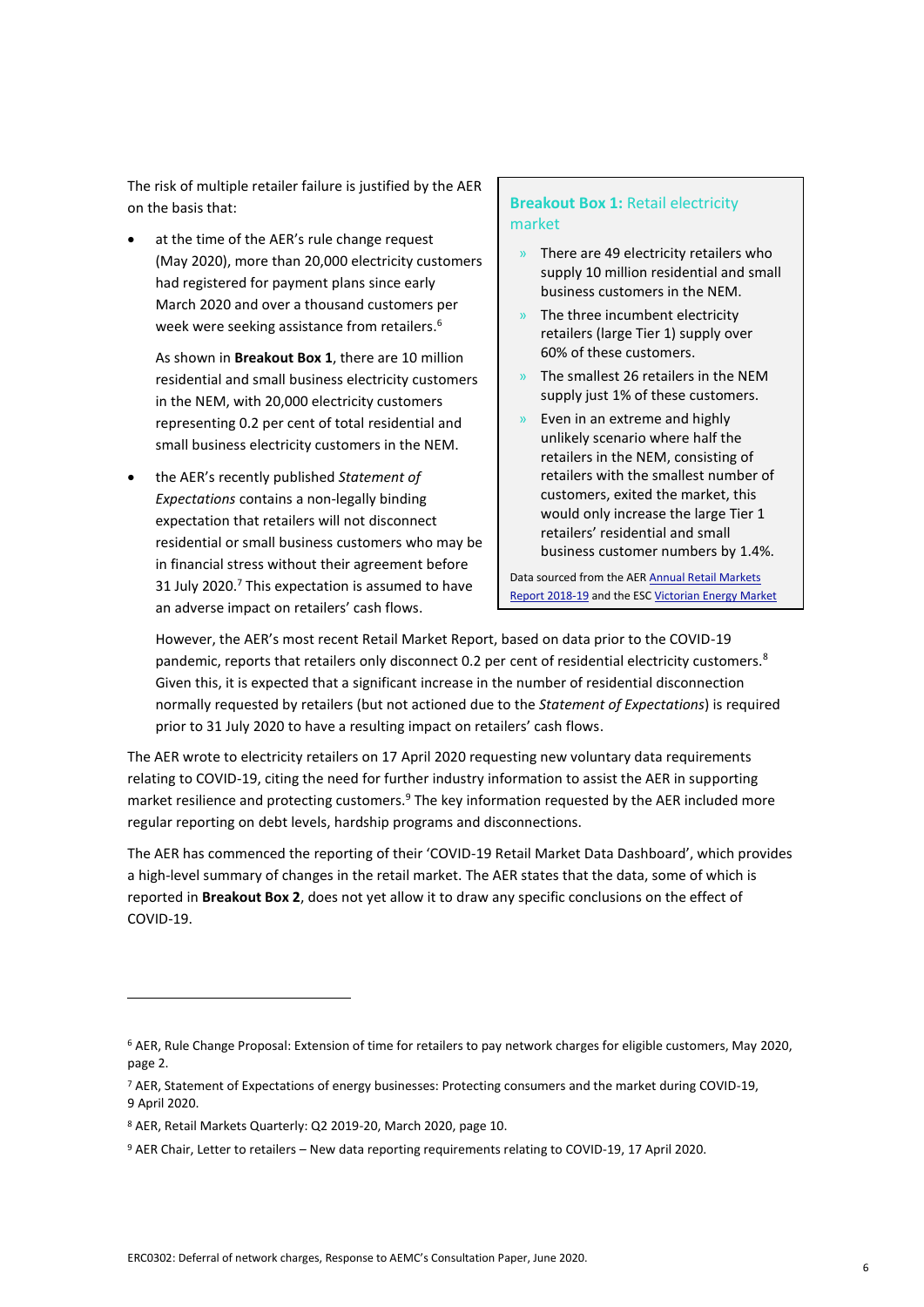This is due to the incomplete nature of the datasets, the lag with debt levels, and the possibility that some of metrics do not pick up alternative deferred payment options being offered by some retailers.

However, the AER reached the following conclusions based on the reported data:<sup>10</sup>

- the number of customers on hardship programs and average hardship debt have both remained steady (contrary to the AER's expectations). The AER notes that anecdotally it has heard that some retailers are offering deferred payment arrangements rather than placing customers on formal hardship arrangements,
- the number of customers on payment plans is roughly the same level as at Q2 2019-20 baseline data. The AER notes, however, that deferred payment arrangements offered by some retailers as a result of COVID-19 won't be captured by their definition of reported payment plans,

#### **Breakout Box 2:** AER COVID-19 Retail Market Data Dashboard

- » 0.87% of electricity customers are on hardship programs  $\rightarrow$  0.03 percentage point decrease since Q2 2019-20.
- 1.48% of customers are on payment plans  $\rightarrow$  0.12 percentage point decrease since Q2 2019-20.
- » 0.01% of customers credit defaulted  $\rightarrow$ 0.09 percentage point decrease since Q2 2019-20.

Data sourced from the AER's [Retailer market data](https://www.aer.gov.au/system/files/Retailer%20market%20data%20dashboard%20-%201%20June%202020%20-%20COVID-19.pdf)  [dashboard](https://www.aer.gov.au/system/files/Retailer%20market%20data%20dashboard%20-%201%20June%202020%20-%20COVID-19.pdf) – 01 June 2020 – COVID-19

- Tier 2 retailers have a higher proportion of residential customers in debt than Tier 1 retailers, and the number of customers in debt has increased since March 2020, and
- in line with the *Statement of Expectations*, the AER expected there would be a pause in credit collections and defaults. However, retailers are still referring customers to credit collections.

With the data currently available, it is difficult to form the conclusion that there is a credible imminent risk of multiple retail business failures. These retail business failures would then need to be sufficiently large to have a material impact on the effectiveness of retail competition.

#### **Recommendation #1**

The scope of the final rule needs to reflect the trends in the data recently requested of electricity retailers to ensure that it is appropriately scoped to address a demonstrated need.

### 3.2 RoLR scheme has not been demonstrated to be deficient

Under the Retail Law, the AER is responsible for overseeing the national Retailer of Last Resort (RoLR) scheme. The RoLR scheme is designed to ensure that in the event of retailer failure, customers continue to receive electricity and/or gas supply and payments continue to be made to generators through the wholesale market. The AER appoints and registers default RoLRs, and assesses applications for registration of additional RoLRs on a firm and non-firm basis.

<sup>10</sup> AER, Retailer market data dashboard – 18 May 2020 – COVID-19, 4 June 2020, AER, Retailer market data dashboard – 25 May 2020 – COVID-19, 11 June 2020, and

AER, Retailer market data dashboard – 01 June 2020 – COVID-19, 18 June 2020.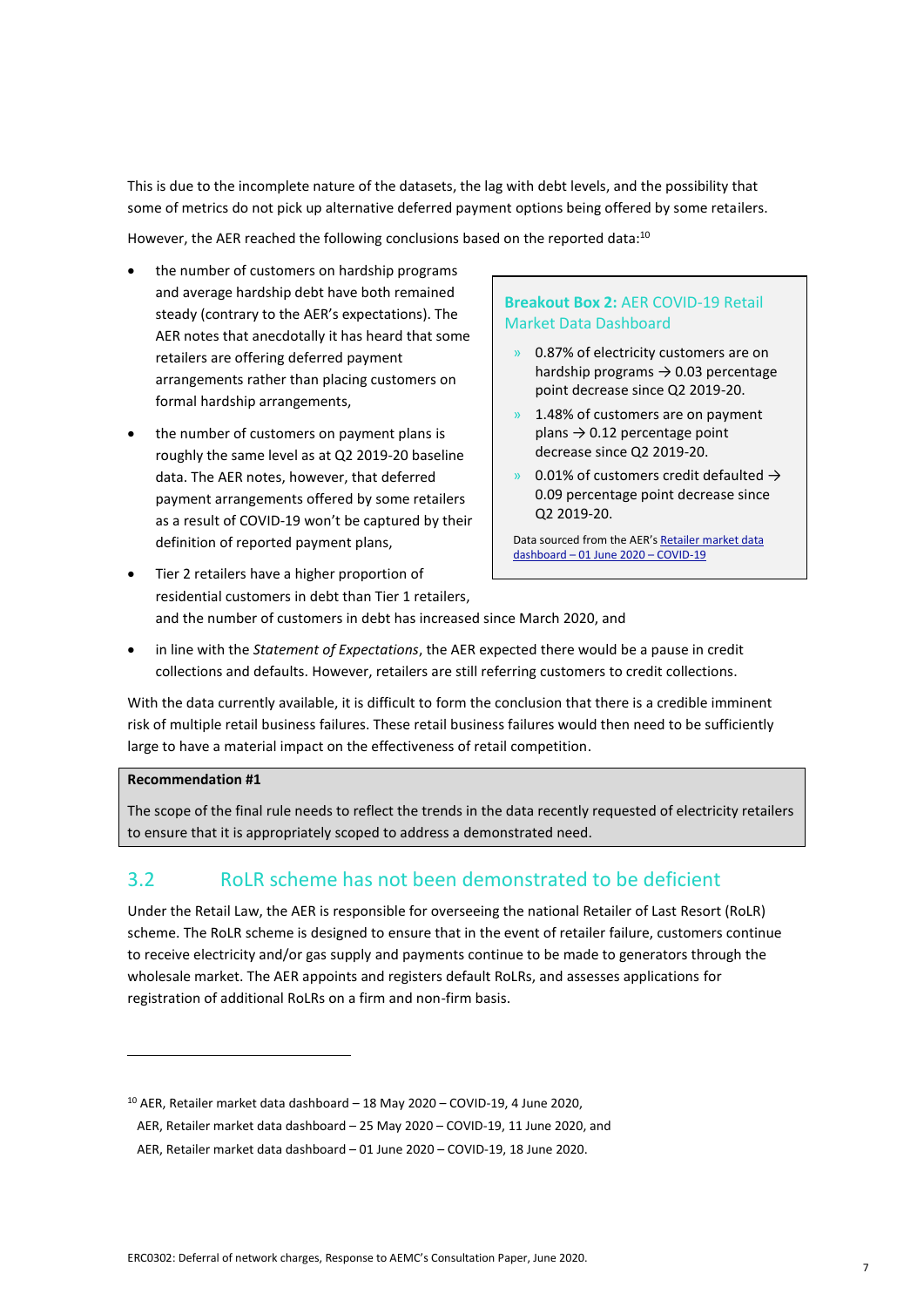The AEMC's principal concern appears to be that the design of the AER's RoLR scheme is not sufficiently flexible to withstand multiple retailer failures in the short term. There is a specific concern that the triggering of RoLR events could lead to a circumstance of 'financial contagion' in the NEM, potentially resulting in cascading electricity retailer failures that threaten the effective operation of the wholesale market.

In the Consultation Paper, the AEMC notes that they recommended a number of changes to the RoLR scheme in its NEM financial market resilience review that have been left unactioned.<sup>11</sup> These recommendations, however, were focused on having in place adequate mechanisms to respond and manage the failure of a large NEM participant. The delays associated with taking these reforms forward do not appear to have a clear link to considerations around the current rule change proposal.

In its review of NEM resilience the AEMC has concluded that application of the RoLR scheme in its current form *could* cause financial contagion *only if* the failed retailer had a significant customer base. If a large retailer experiences financial stress, triggering the RoLR scheme, NEM financial security could be threatened.<sup>12</sup>

On the other hand, where a small retailer fails, the AEMC concluded in its NEM financial market resilience report that any financial obligations may be absorbed relatively easily by the designated RoLR.<sup>13</sup>

Given available data it remains unclear what plausible circumstances could trigger the 'financial contagion' discussed in the Consultation Paper. As shown in **Breakout Box 1**, in an extremely severe set of circumstance, where *half* the retailers in the NEM, consisting of retailers with the smallest number of customers, exited the market, this would only increase the large Tier 1 retailers' collective residential and small business customer numbers by 1.4 per cent and would not threaten the operation of the wholesale market.

In addition, in the very unlikely situation that one of the top 10 retailers (*excluding* the three Tier 1 retailers) was to fail, which includes those with government ownership, it would increase the large Tier 1 retailers' collective residential and small business customer numbers by only 5 per cent (based on average customer numbers).

<sup>&</sup>lt;sup>11</sup> AEMC, Deferral of network charges, Consultation paper, 28 May 2020, page 23.

<sup>12</sup> AEMC, NEM financial market resilience, Final report, 6 March 2015, page 26.

<sup>13</sup> AEMC, NEM financial market resilience, Final report, 6 March 2015, page 28.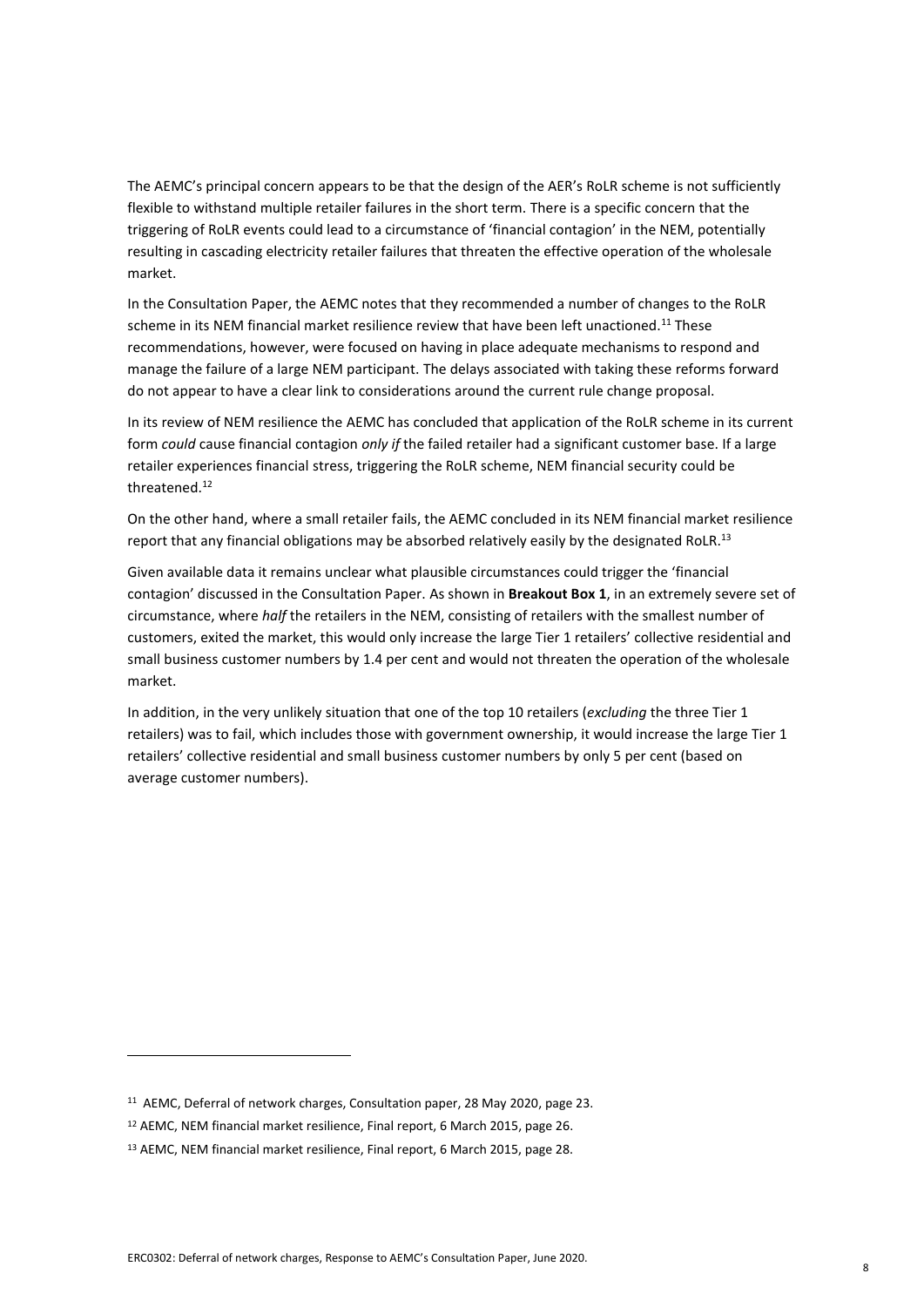More broadly, there does not appear to be emerging risk of large-scale changed retail patterns of credit risk for large Tier 1 retailers. This understanding is reinforced by the current public market postures of major energy retailers. AGL are currently engaged in share repurchasing program, which is having the effect of actively reducing their equity buffers. This is a clear market signal that they do not anticipate significant shocks. Additionally, Origin Energy recently choose not to alter 2019-20 financial year earnings guidance, and recently undertook a major overseas acquisition – purchasing a stake in Octopus

*"In any crisis preparedness is crucial, and so AGL has run a multitude of severe scenarios to test the strength of our liquidity and credit metrics under stress. Even in the most prolonged and severe scenario analysis our liquidity and headroom is sufficient and we understand the business levers we can pull if necessary."*

Source: AGL Investor Briefing, 5 May 2020.

for approximately \$500 million. As part of this transaction, Origin itself entered into working capital guarantees in favour of its new equity partner, underwriting its access to working capital.

#### **Recommendation #2**

If there are significant concerns about the capacity and operation of the RoLR scheme, it should be subject to a comprehensive review or the COAG Energy Council should implement the recommendations of the NEM financial market resilience review.

### 3.3 Support is being provided already by both Governments and industry

In addition to over \$70 billon of Federal income support schemes, a range of comprehensive State Government energy packages have been announced to support electricity customers impacted by COVID-19, as outlined in **Appendix 1**.

Furthermore, the network sector has acted to proactively recognise the potential impacts of the COVID-19 pandemic, including through preparation and current implementation of a targeted COVID-19 Electricity and Gas Network Relief Package. This is presently being implemented in a collaborative arrangement involving detailed implementation work by energy retailers and networks across most of the NEM.

The impact of the Government and industry packages – particularly on how they might mitigate the actual risks of retailer defaults – are yet to be seen. However, the AER in its 2020-21 Default Market Offer final decision, which did *not* adjust for COVID-19 cost impacts, states that these packages should have a direct positive impact on potential cost increases related to bad debt and other costs for managing financially vulnerable customers that retailers may face.<sup>14</sup>

The Commission's decisions on the requirement for, and scope of, any rule change need to be undertaken with a clear and prospective view of the range of other direct policy interventions that are likely to impact on the need to undertake a rapid and unprecedented reassignment of cashflow risk from one part of the energy supply chain to another, with all consequent risks this step would potentially entail.

<sup>14</sup> AER, Default Market Offer Prices 2020-21, Final Determination, 30 April 2020, page 22.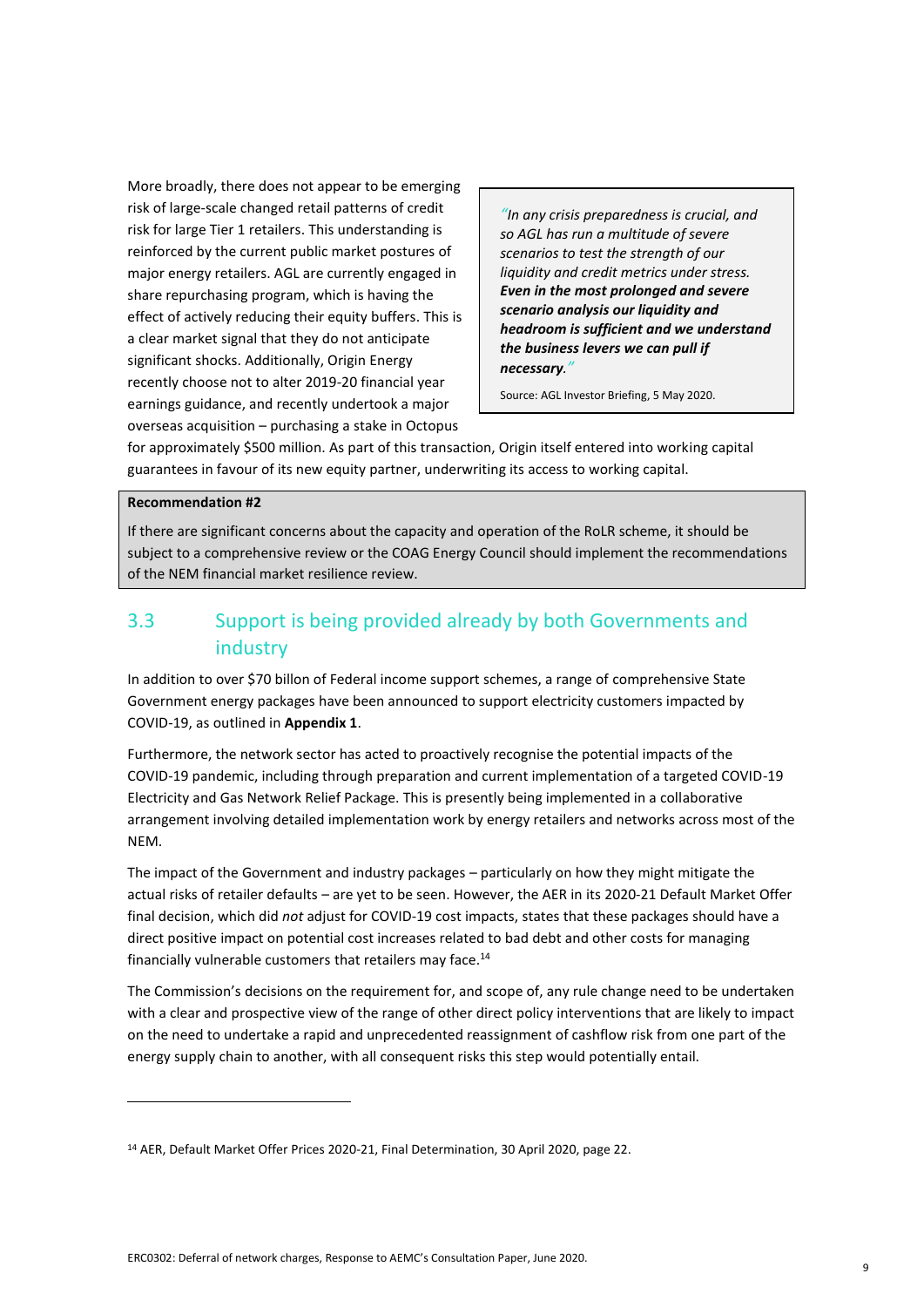## 4 Rule change features

As outlined in Section 3, Energy Networks Australia does not consider that there is an evidenced or demonstrated need for the rule change at this stage. We do support rule change development being undertaken with a view to the potential emergence of a need.

However, if the AEMC finds evidence of a material issue to be addressed, the proposed rule requires significant modifications to clearly promote the long-term interests of consumers; the transfer of cash-flow risk is not a consumer benefit.

In this section, Energy Networks Australia provides some scope and design recommendations to ensure that, if made, the rule change is targeted and proportionate, along with the recommended inclusion of clear public policy transparency measures.

### 4.1 NEO and customer benefit

The AER rule proposal indicates customers will be 'indirect' beneficiaries of a rule amendment which has the practical impact of providing assistance to electricity retail businesses. This assistance is rendered in the form of a forced provision of 'short-term loans' from network businesses to electricity retailers, which increases the liquidity risks for network businesses

There are critical potential impacts of the proposed rule change arising from this forced loan provision that go directly to the long-term interests of customers which are not sufficiently examined or considered in the original proposal. These need to be fully evaluated in the Commission's review process.

These are:

- **Shifting cashflow risk may result in customers just paying more** If the AER rule change leads to higher debt costs or charges, to underwrite the participation of retailers that may fail shortly after the expiry of the deferral period, there is a risk of current and future customers paying more for no net benefit.
- **Shifting cashflow risk does not necessarily result in an offsetting customer benefit** Meeting the objective of keeping prices at the lowest sustainable levels over time for customers it is not simply a question of reducing risk for operators in competitive retail markets. Rather, it is equally critical that electricity distribution and transmission companies are liquid and able to stably maintain benchmark credit metrics. Customer reap tangible cost benefits from financial stability across the whole electricity supply chain.

The rule change proposal accepts that customers are likely to ultimately meet the cost of this direct shift along the supply chain of retailer cashflow risk.

#### 4.1.1 Customer benefit from maintenance of competition

The rule change proposal posits that a forced short-term provision of credit is an appropriate regulatory policy measure to adopt to avoid multiple retailer failures during the defined period of the scheme, as maintaining the current level and structure of retail market competition is of benefit to all customers.

Establishing this proposition in the current circumstances would appear to require an empirical assessment of the benefits of a competitive retail market 'with and without' the policy intervention proposed. This assessment should be undertaken to ensure clear customer benefit delivered from any rule change.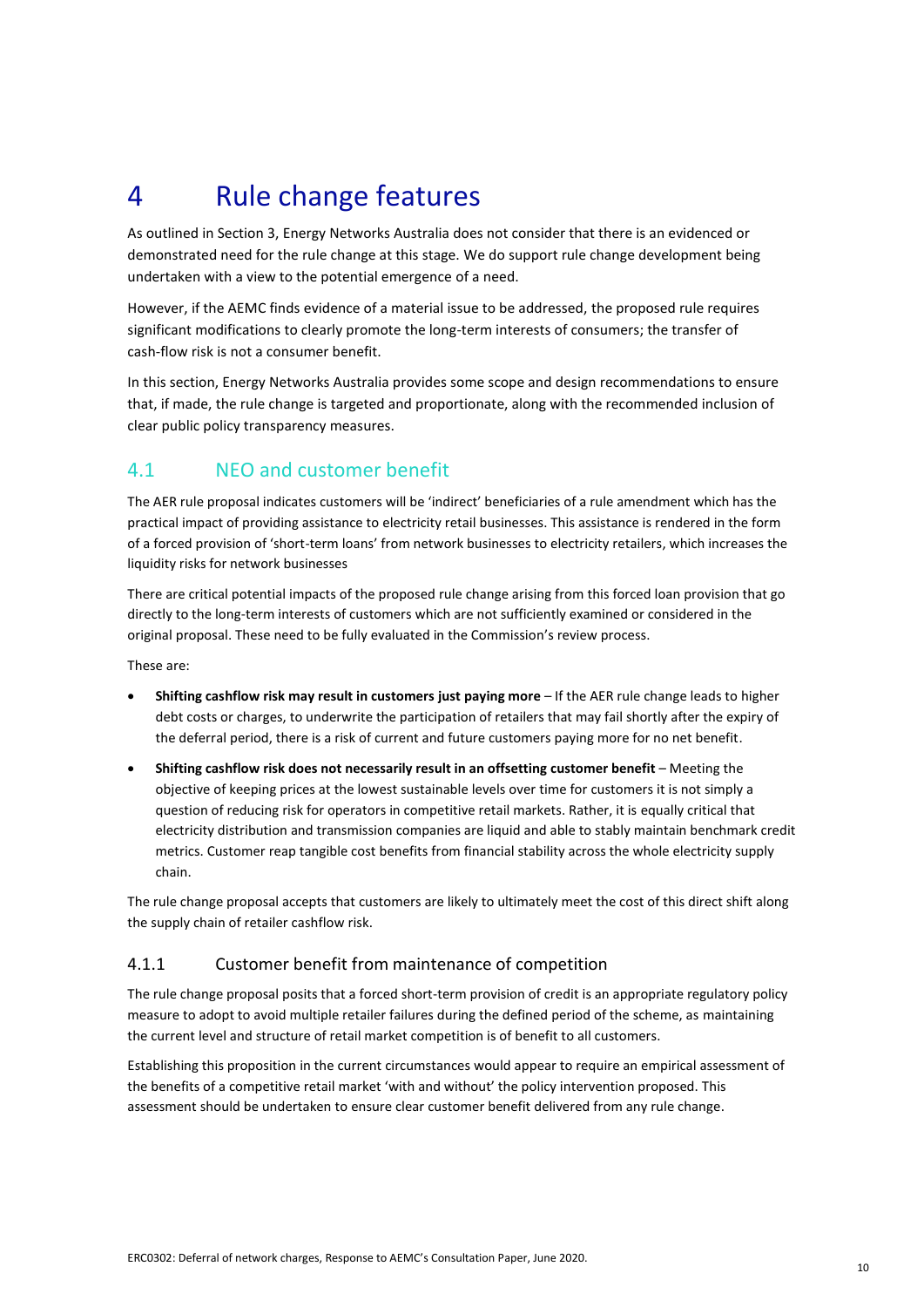In traditional competition policy assessment processes, a clear distinction is usually drawn between the goals of interventions that have the effect of protecting competition, and interventions which protect individual competitors. This focus on protecting competition, rather than individual competitors, for the benefit of customers underpin both recent ACCC retail market reviews, and the introduction of the AER's default market offer framework.

#### 4.1.2 Incentives to provide hardship plans

In the AER's rule change request customers are said to be 'indirect' beneficiaries of the proposed rule, because these short-term loans may lead to retailers being more inclined to offer hardship plans. It is important that the Commission also applies a 'with and without' assessment of this claimed benefit.

Energy Networks Australia understands that the provision of appropriate hardship plans is an existing regulatory obligation that applies to all retailers that would be assisted by this rule change. Clearly, it is not a relevant benefit for the purposes of the long-term interests of consumers that financial assistance from other parties might make the recipient of that assistance more 'inclined' to discharge its existing legal obligations.

### 4.2 Design and scope of rule change

The potential financeability and cash flow impact on network businesses, costs which are ultimately borne by customers, is strongly contingent on the design and scope of the final rule, and network businesses strongly recommend a proportionate and targeted approach that addresses a demonstrated need.

This section below discusses the critical design and scoping choices which the Commission would need to consider in the making of any final rule. Further discussion on the materiality of these decisions is highlighted in the following section (see Section 5.2), and where appropriate, Rules drafting is provided for the Commission's consideration at **Appendix 2 and Appendix 3**.

#### 4.2.1 Retailer eligibility

The AER's rule change proposal envisages support for all electricity retailer businesses, regardless of size or capacity to absorb potential future credit or default risks.

The AER notes, however, the potential merit in limiting the application of the scheme to only those retailers facing financial stress. The AER's proposal included possible options of how that could be achieved, for example by excluding the largest and most well-established retailers, excluding those with strong balance sheets, or excluding government-owned retailers, but recognises that further consultation is required.

Both the New Zealand Electricity Authority (NZ EA) and the Office of Gas and Electricity Markets (Ofgem) in the United Kingdom have released details of their own support measures for retailers during the COVID-19 pandemic.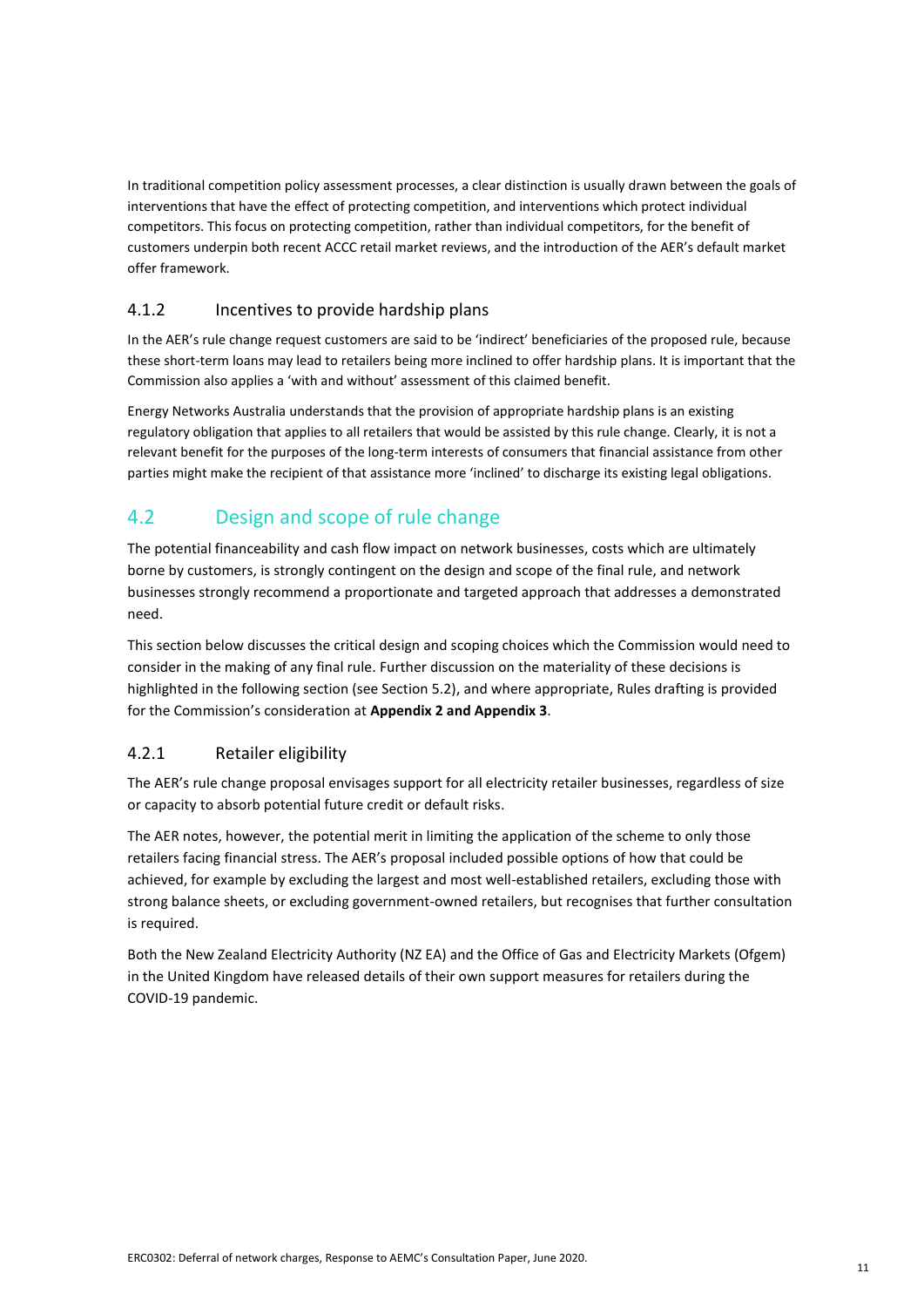As shown in **Breakout Box 3**, the schemes' retailer eligibility requirements are targeted, and apply only to a subset of retailers that have a demonstrated need for such support.

To best target the support, these schemes exclude retailers who are able to access alternative sources of liquidity, and have a number of other characteristics such as independent verification to confirm retailer eligibility in the NZ EA scheme, and Ofgem's expectation that no dividends or executive bonuses would be paid out by the retailers until the deferred charges plus interest are repaid.

The NZ EA also explicitly notes that its scheme is not intended for retailers that were already in financial difficulty before the COVID-19 pandemic, where support through the scheme is likely to result in more unpaid debt within the sector.<sup>15</sup>

In addition, there is an emphasis on ensuring the viability of impacted network businesses. For example, in the Ofgem scheme, the inclusion of scheme caps and interest on deferred charges, along with the ability to cease participation if the network business would breach any of its financial covenants by continuing to provide the scheme. The NZ EA scheme is also limited to the six largest distribution network service providers (DNSPs).

#### 4.2.1.1 *Criteria for eligibility*

#### **Breakout Box 3:** NZ & UK Retailer Support **Schemes**

#### Ofgem – UK

- » Retailers are ineligible for the scheme if they or any company in their corporate group have an investment grade credit rating.
- » Deferred payments incur interest (~8%) to incentivise retailers to only defer as much as is necessary.
- » Retailers expected not to pay dividends or executive bonuses until deferred charges plus interest are repaid.
- The scheme must be proportionately sized so network's ability to comply with its financial covenants and credit metrics is not threatened – caps on the scheme are in place.
- » A network would cease participating in the scheme if any network entity in a group would breach any of its financial covenants by continuing to provide the scheme.

#### Electricity Authority - NZ

- » Eligibility limited to retailers verified as materially impacted by overdue debt (>25% increase) who cannot access other financial support.
- » Retailers capable of drawing on shareholder support or other facilities excluded.
- » Independent certification of the financial position of prospective retailers will be required for the NZ EA to confirm retailer eligibility.

Information sourced fro[m Ofgem](https://www.ofgem.gov.uk/system/files/docs/2020/06/open_letter_on_relaxing_network_charge_payment_terms_1.pdf) an[d NZ EA.](https://www.ea.govt.nz/code-and-compliance/the-code/part-12a-distributor-use-of-system-agreements-and-distributor-tariffs/)

The AEMC propose a number of potential criteria for retailer eligibility, including:

- excluding certain retailers from deferring the payment of network charges by listing them (option one),
- imposing appropriate preconditions on retailers' ability to defer the payment of network charges, noting the NZ EA scheme as an example (option two), or

<sup>15</sup> New Zealand Electricity Authority, [COVID-19 Authority Updates](https://www.ea.govt.nz/about-us/media-and-publications/covid-19/authority-update/httpswww-ea-govt-nzabout-usmedia-and-publicationscovid-19authority-updatemay-2020) – May 2020.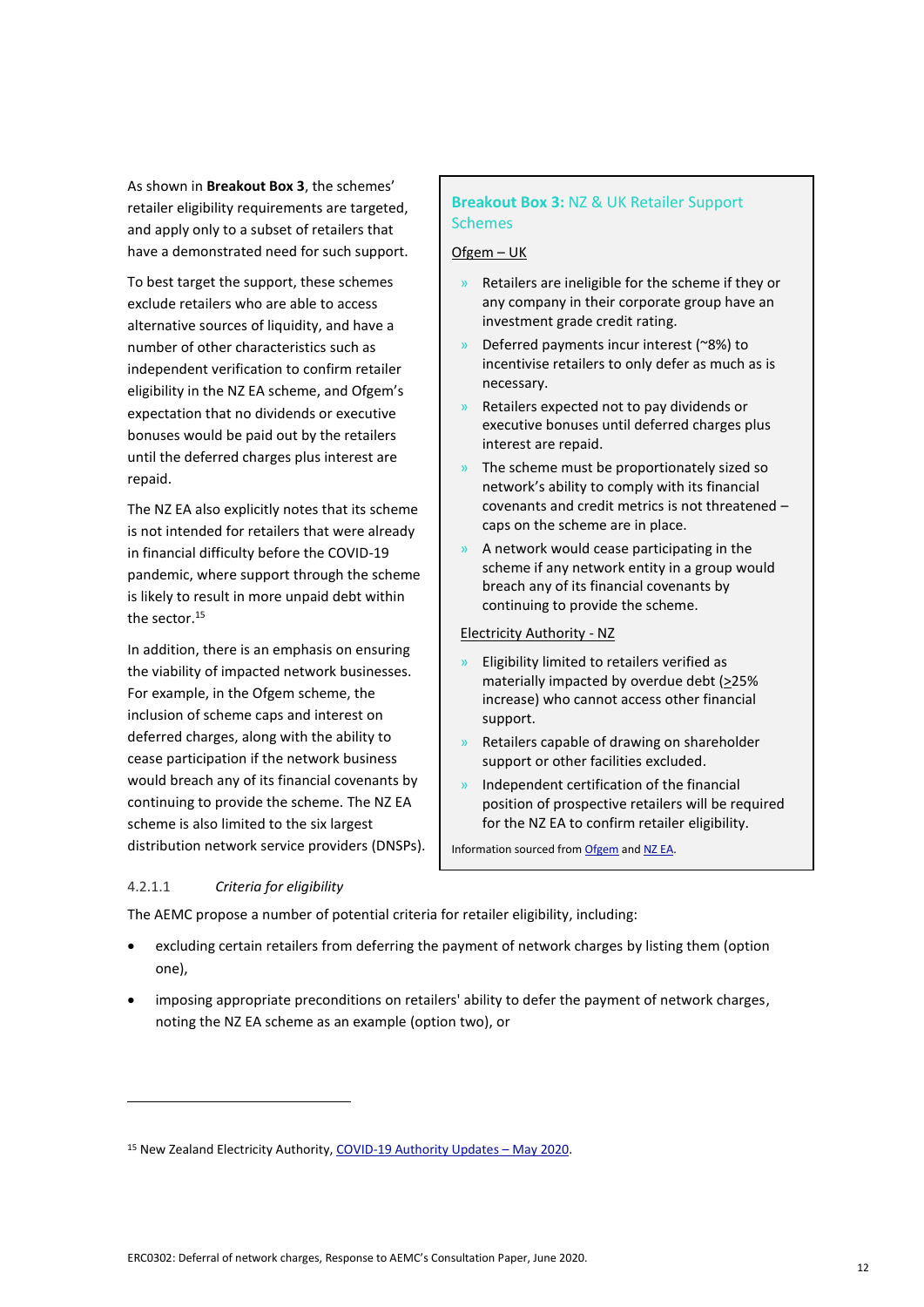• designing the deferral mechanism in a way that imposes appropriate incentives on retailers (option three).

Energy Networks Australia strongly recommends the adoption of retailer eligibility criteria in the final rule so as to limit it to those retailers with an independently verified demonstrated need for such support (i.e. adoption of option two).

This is considered a more transparent, certain and evidenced based approach than the application of a sufficiently high interest rate that is designed to disincentivise retailers to access the scheme (option three). There are concerns about the appropriate setting of that interest rate, and whether the rate needed to disincentives retailers would then unfairly penalise other retailers who may have a demonstrated need.

In addition, option two avoids the potential discriminatory concerns of option one by listing clear eligibility criteria linking to a demonstrated need, rather than excluding listed named retailers from the scheme. The AER's *Statement of Expectations* is also an important influencing factor, and the adoption of retailer eligibility criteria allows it to be considered when assessing need.

It should be clearly established that access to capital from debt or equity providers or related entities disqualifies retailers from support under the rule, as per the NZ EA scheme referenced by the Commission. Energy Networks Australia also recommends disqualifying government owned retailers on that basis as well.

Retailers should also only qualify for support under the final rule if they are assessed to meet objective criteria that demonstrate (to an independent assessor) both real risk of financial distress, and that they will remain viable during the period if support is provided.

If retailers will be unviable despite cash flow support provided under the final rule, then they should not receive assistance as this cost will ultimately fall on consumers to support them with no compensating benefit in terms of preservation of retail competition.

This targeting is consistent with differentiating between retailers' capacity to absorb and manage risk, something recognised in the existing RoLR scheme. Providing an undifferentiated level of balance sheet support regardless of demonstrated need is not consistent with an appropriate targeted or proportionate regulatory policy response.

#### **Recommendation #3**

The final rule should adopt retailer eligibility criteria so as to limit it to only those retailers with an independently verified demonstrated need for such support. The assessment process should also require proof that the retailer is likely to remain viable if the cash flow support is provided.

Energy Networks Australia has proposed Rules drafting for the AEMC's consideration at **Appendix 2 – Item 1**.

#### 4.2.2 Revenue deferral eligibility

Under the rule change proposed by the AER, network charges payable by retailers are extended where, amongst other things, a retailer has entered into a "Covid-19 customer arrangement" with a customer.

In the AER's proposed rule, a Covid-19 customer arrangement applies to four types of arrangement entered into in the period commencing 1 March 2020 and ending 31 December 2020: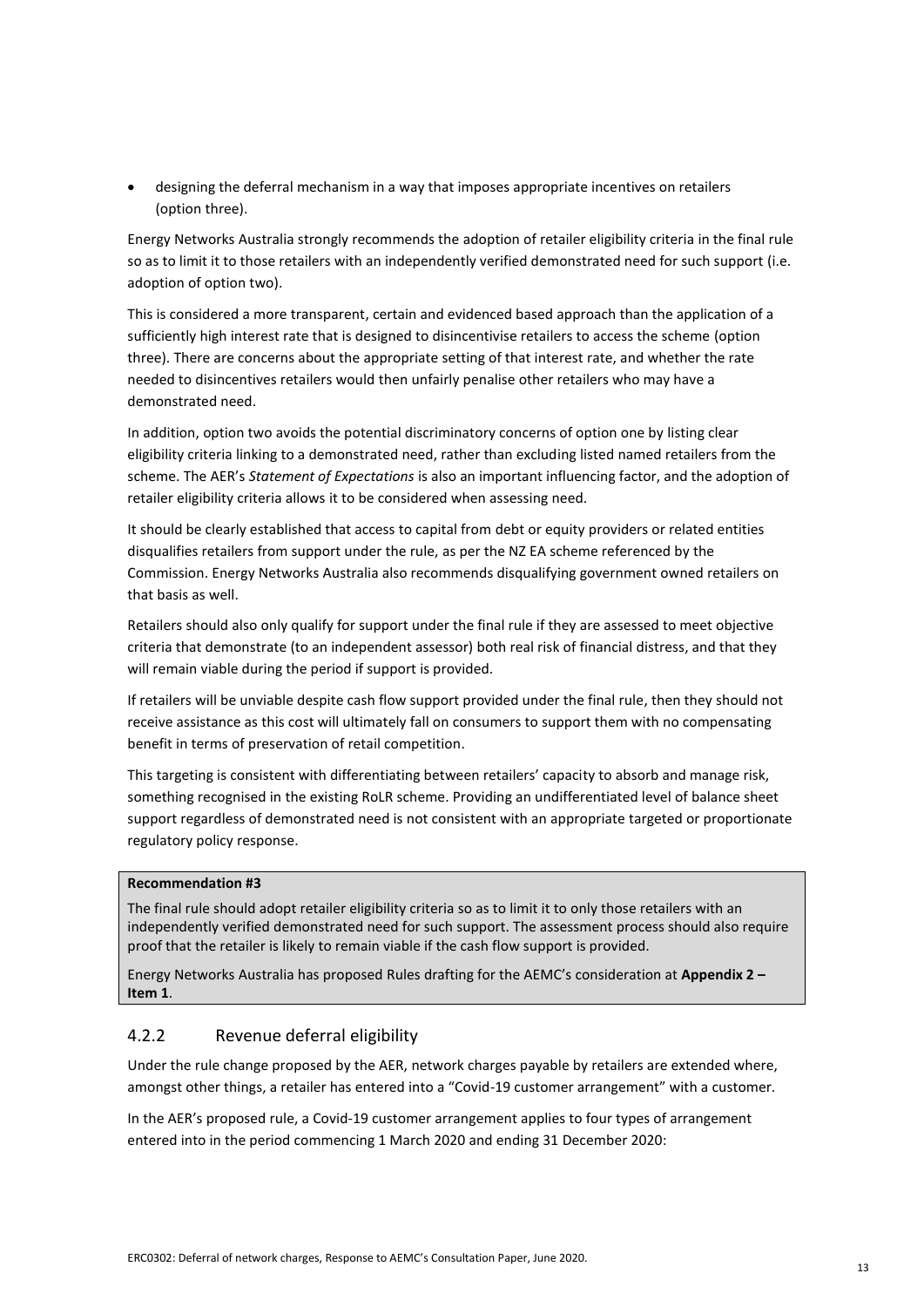- a) Arrangements with hardship customers as defined in the NERL. Under the NERL, hardship customers are residential customers.
- b) Payment plans, which concept is defined by reference to its definition in the NERL and *National Electricity Retail Rules* (NERR). Under the NERL, a payment plan is an arrangement with a residential customer.
- c) Instalment arrangements which is also said to have the meaning given to it in the NERL and NERR. However, this is not a separately defined concept in the NERL and NERR. The term instalment arrangement is used (but not defined) in the NERR and appears to be simply a subset of payment plans or other hardship arrangements for residential customers.
- d) Deferred debt arrangements, which are defined in the proposed rule as "any arrangement by which the payment of a debt owed or expected to be owed by a shared customer to a retailer for the supply of energy is deferred".

As recognised by the AEMC, the AER's proposed "deferred debt arrangement" definition is broad, and could capture any type of customer including large commercial and industrial customers.

Energy Networks Australia considers that the final rule should define a deferred debt arrangement as applying to both residential and small business customers.<sup>16</sup>

Deferral of large commercial and industrial customers network charges is not considered appropriate, and may introduce moral hazard. The AER's *Statement of Expectations*, a significant driver for the AER in submitting this rule change, does not limit retailers from disconnecting large customers for non-payment.<sup>17</sup> In addition, the cash flow impact and associated risk to retailers for large customers is likely reduced as retailers can hold security that they can draw upon due to a large customer's non-payment.

#### **Recommendation #4**

The final rule should define a deferred debt arrangement as applying to small customers (i.e. residential and small business customers).

Energy Networks Australia has proposed alternative Rules drafting for the AEMC's consideration at **Appendix 2 – Item 2**.

#### 4.2.3 Interest on deferred revenue

In accordance of with Accounting Standard AASB 15, revenue is recognised in the period that the good/service was provided, regardless of when the cash is paid. The same methodology is required to be applied in network businesses' Regulatory Information Notices, and in revenue reported in annual pricing proposals through the unders and overs account mechanism.

<sup>&</sup>lt;sup>16</sup> The COVID-19 Electricity and Gas Network Relief Package defined small business customers are those consuming less than or equal to 40 MWh per annum.

<sup>&</sup>lt;sup>17</sup> Except where that customer is on-selling energy to residential or small business customers, for example in residential parks or retirement villages.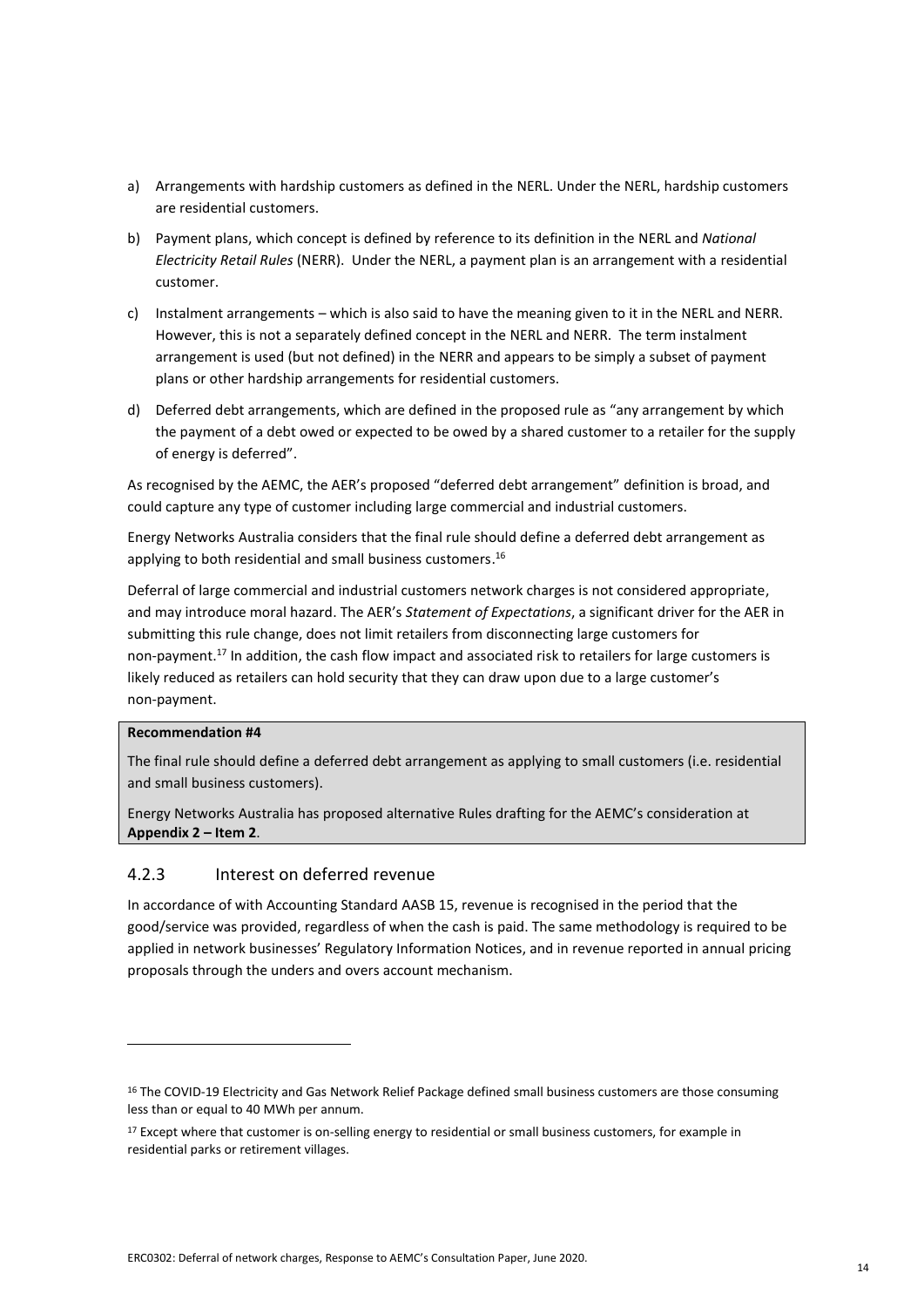Therefore, the annual pricing proposal process will not allow for network service providers to recover the time value of money on revenue that has been deferred *between* regulatory years.

The AEMC acknowledges that the proposed deferral mechanism would have an impact on network businesses' cash flows, and may result in network businesses incurring additional financing costs, result in credit rating risks, or challenges borrowing funds.

In recognition of additional financing costs that network businesses would incur as a result it of its rule change request, and to ensure that network businesses recover their efficient costs, the AER has raised the option of deferred revenue being subject to interest.

Network businesses consider this cost recovery mechanism should be incorporated into the final rule change, and consider it a more practical approach than developing a bespoke cost pass through event with a zero-materiality threshold.

#### **Recommendation #5**

The final rule should allow for the application of interest on deferred payments over 10 days set at a level consistent with financing costs, i.e. the applicable weighted average cost of capital.

Energy Networks Australia has proposed Rules drafting for the AEMC's consideration at **Appendix 2 – Item 3**.

#### 4.2.4 TNSP charges

DNSPs invoice retailers Network Use of System (NUOS) charges, which are made up of Distribution Use of System (DUOS) charges and Transmission Use of System (TUOS) charges. The AER's rule change request proposes to defer DNSPs' NUOS revenue to provide cash flow support to retailers, and suggests that 'distribution networks would in turn withhold a reasonable amount from transmission networks to account for transmission charge deferrals'.<sup>18</sup>

The rule change request, however, did not outline how this would work in practice, and the AER's proposed Rules drafting did not address this issue.

Energy Networks Australia recommends that a transitional Rule is made under Chapter 11 of the NER whereby the Rules:

- establish the principle that where a DNSP is required to defer the recovery of NUOS charges from an eligible retailer under the amending Rule then the Transmission Network Service Provider (TNSP) will defer recovery of the TUOS component of the deferred NUOS from the relevant DNSP for the same period (with the application of interest if applicable), and
- require the transmission and distribution businesses to negotiate in good faith to implement arrangements that the reflect that principle as soon as practicable after the amending rule is made.

This would allow for equivalent arrangements to the voluntary COVID-19 Electricity and Gas Network Relief Package to be agreed between the parties, allowing for tailored arrangements in each jurisdiction as required.

<sup>&</sup>lt;sup>18</sup> AER, Rule Change Proposal: Extension of time for retailers to pay network charges for eligible customers, May 2020, page 2.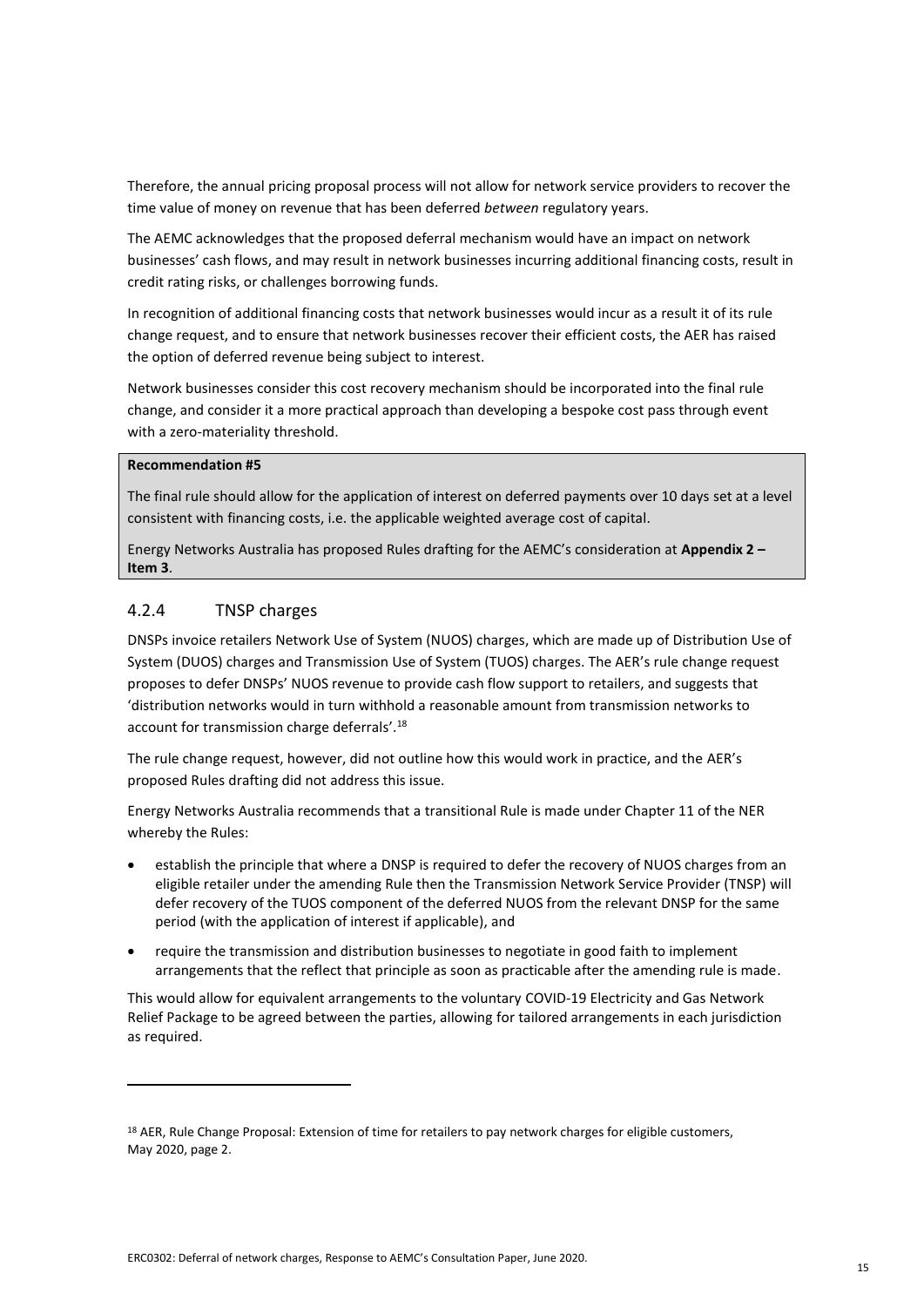#### **Recommendation #6**

The final rule should include a transitional Rule under Chapter 11 that defers eligible TUOS for the same period as the NUOS deferral.

#### 4.2.5 Symmetrical obligations

The AER's recently published *Statement of Expectations* contains a non-legally binding expectation that retailers will not disconnect residential or small business customers who may be in financial stress without their agreement before 31 July 2020. This expectation is assumed to have an adverse impact on retailers' cash flows, and is a significant impetus for the AER's rule change request.

Therefore, if the AEMC proceeds with the making of a final rule that provides cash flow support to retailers, it should give consideration to how complementary legally binding obligations on retailers not to disconnect residential and small business customers for the period for which the final rule applies can be made to ensure the design promotes customers' best interests.

Otherwise the final rule will allow for the scenario of retailers receiving cash flow support, with the costs borne by all customers, whilst also simultaneously having the full capacity and discretion to disconnect those same customers for non-payment.

It is not consistent with the principles of regulatory transparency, or predictability for binding obligations on one party to be introduced which are linked to and justified by non-binding obligations placed on another party. Rather, both the originating obligation (to not disconnect), and the inter-linked consequential obligation should be applied in consistent legal form.

#### **Recommendation #7**

Consideration should be given to how legal obligations can be placed on retailers to not disconnect residential and small business customers for the period for which the final rule applies. At the minimum, the AER's *Statement of Expectations* with regards to retailer disconnections should be extended for the period for which the final rule applies.

#### 4.2.6 Verification

Under the current Rules drafting, there is no obligation on the retailer to provide any information to the DNSP to substantiate that a customer is the subject of a 'Covid-19 customer arrangement' when requesting revenue deferrals. Energy Networks Australia recommends that the final rule require the retailer to submit a statutory declaration, signed by either the retailer's Chief Executive Officer or Chief Financial Officer, confirming that the revenue deferral request is in accordance with the definitions outlined in the final rule.

This will place minimal resource or cost burden on the retailer but will provide a level of transparency to the scheme that is currently lacking in the proposed Rules drafting.

#### **Recommendation #8**

The final rule should place a requirement on the retailer to submit a statutory declaration with revenue deferral requests.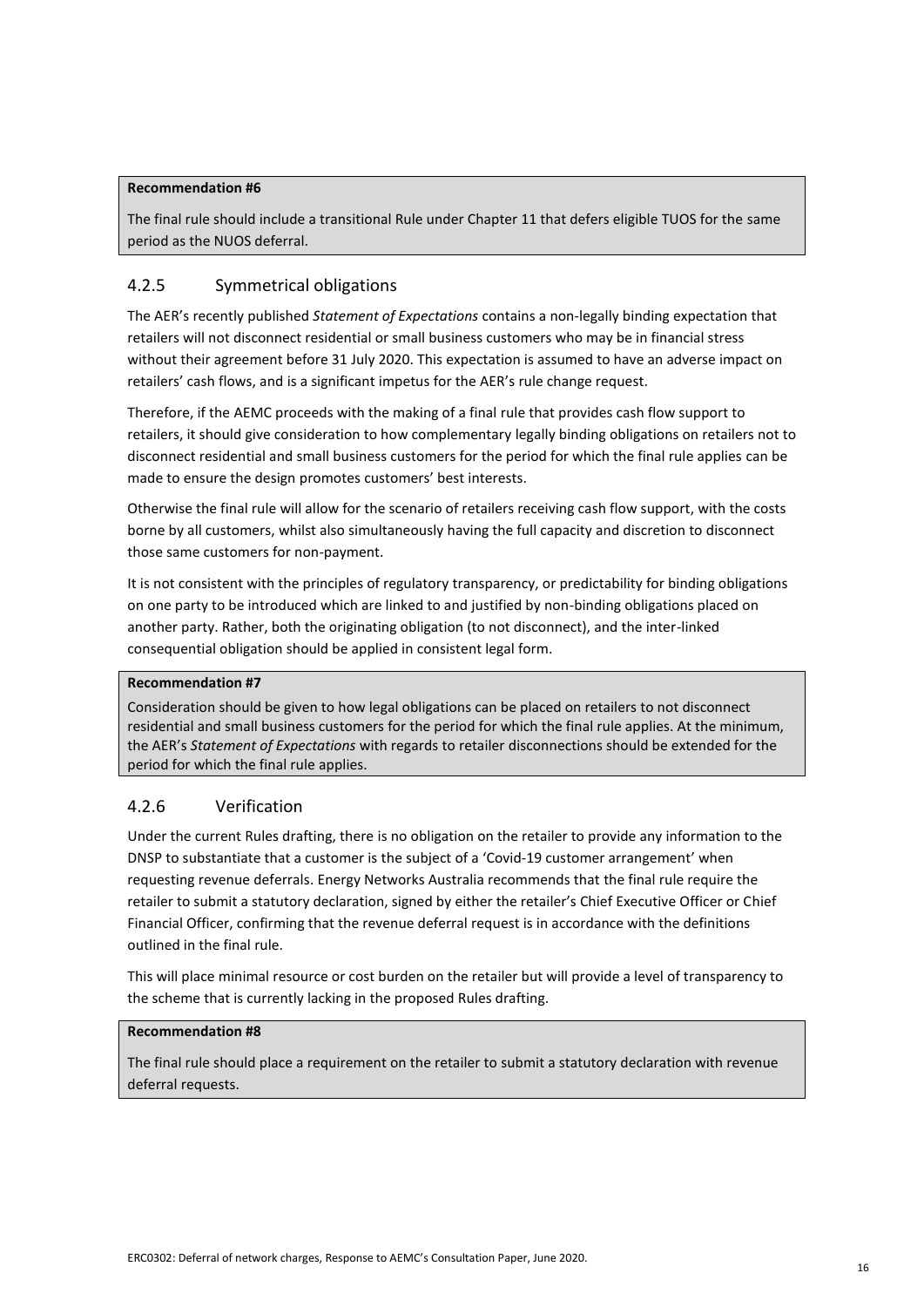#### 4.2.7 Drafting clarity

To provide additional clarity, Energy Networks Australia has proposed alternative Rules drafting for the AEMC's consideration at **Appendix 2**.

In particular:

- Items 4(a) and 4(b) of Appendix 2 provides amendments to the invoice dispute resolution and credit support sections as the current proposed Rules drafting does not recognise that there are now two payment dates, and
- Items 5(a) and 5(b) of Appendix 2 makes it clear that the deferred revenue applies to invoices for NUOS charges issued between 1 July 2020 and 30 December 2020.

Energy Networks Australia recognises that this timeframe may need to shift slightly to accommodate the development of the final rule.

#### **Recommendation #9**

To ensure clarity, the final rule should incorporate the proposed drafting amendments found at **Item 4(a), Item 4(b), Item 5(a) and Item 5(b) of Appendix 2**.

### 4.3 Transparency measures

#### 4.3.1 Measures to support implementation assessment

In the proposed rule change application, the AER indicates that it has been designed to address a potential future set of circumstances, based on anecdotal evidence and a hypothesis of contingent risks to the wholesale and retail market.

In the light of the extraordinary measures proposed, it is important for all energy market stakeholders, and energy market institutions themselves to have transparency and a clear evidentiary base of the actual impact of the proposed rule – which effectively transfers cashflow risk from one set of market participant to another.

The AER should be required to prepare a report at the end of the deferral period assistance that identifies:

- an estimate of the total net financial cashflow benefit provided to energy retailers under the rule arrangements,
- any material discrepancies in the operation of the scheme,
- any retail firm that has implemented disconnection and hardship approaches that are materially inconsistent with the AER's *Statement of Expectations* and rule requirements, and
- an assessment of the degree to which the scheme achieved the stated objectives.

In the absence of such transparency measures, there will be a lack of clear and definitive evidence as to whether the rule proposal promoted outcomes consistent with the National Electricity Objective. Customers would not be in an informed position to understand the scope and extent to which retailers were assisted, assistance ultimately provided at a cost to customers.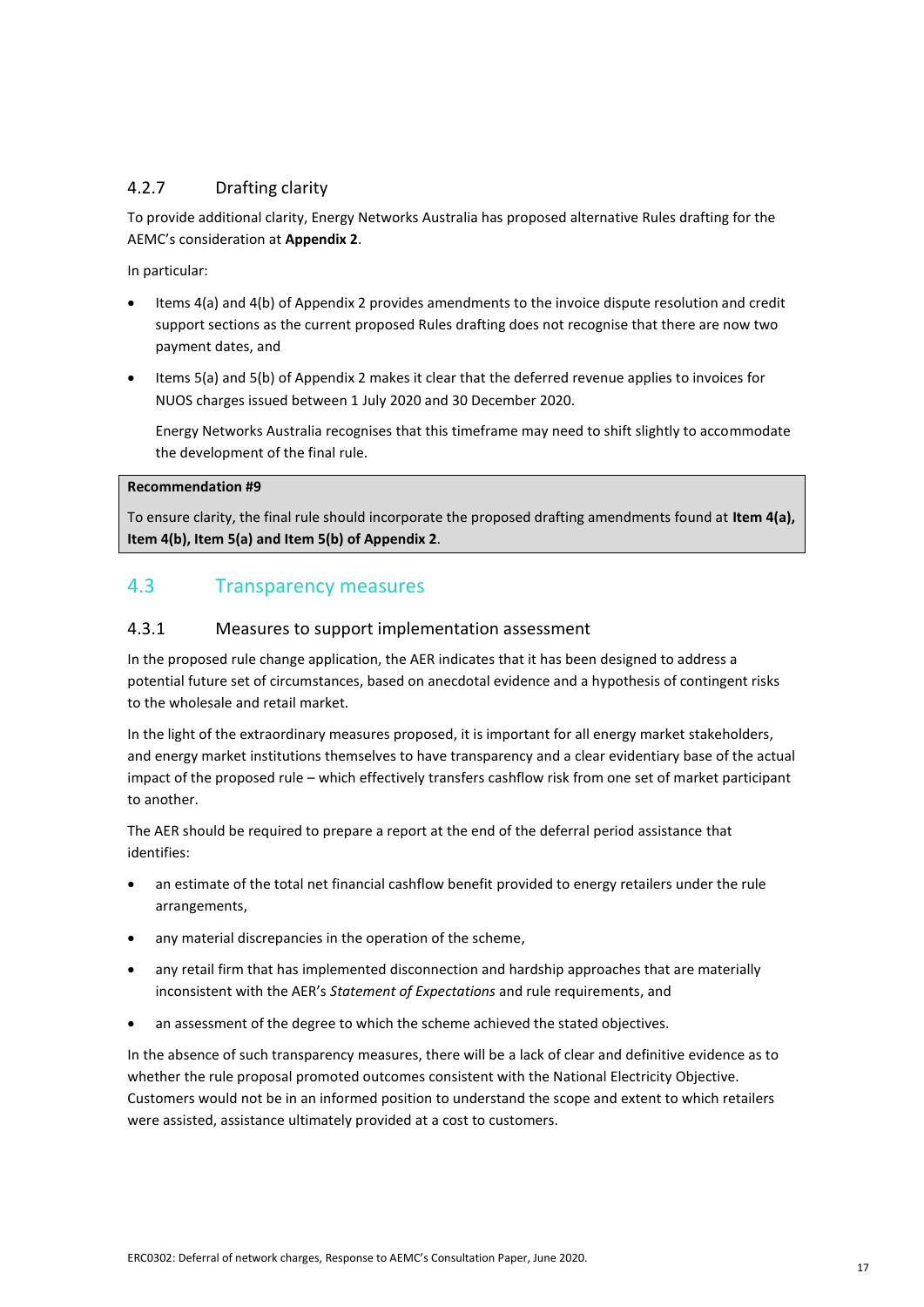The implementation of a more preferable rule with these transparency safeguards would capture an opportunity to observe in a systematic way the impact the rule, to inform all parties and future policy considerations.

#### **Recommendation #10**

The final rule should include transparency protections, post-implementation assessment and identify the actual impact of the measure.

Energy Networks Australia has proposed Rules drafting for the AEMC's consideration at **Appendix 2 – Item 6**.

#### 4.3.2 Review and extension of period of deferral

The proposed rule change includes a broad provision that where the AER considers it 'reasonably necessary', the effect of the rule change can be extended for a further period.

Any further extension may be made provided at any time up to the expiration of the period by publishing a notice on its website.

Due to the significant reassignment of cashflow and liquidity risks inherent in the proposed rule change, there is a strong need for any extension decision to be:

- based on clear and relevant principles and decision criteria,
- supported by reasons and evidence of the underlying policy objectives being positively supported by its continuance,
- adequately consulted on with relevant market participants, and
- made in a timely, predictable and transparent manner to enable all market participants and directly affected network businesses to put in place any required supporting commercial financing and other resourcing required.

The existing NER embeds the approach that significant determination processes (such as guidelines, network determinations) that directly affect the operation of regulated network businesses should be guided by clear principles and defined by clear procedural requirements.

This extension should be available on a once-off basis only for a 6-month extension. This provides ample time for policy makers, governments, energy market institutions, regulators, consumers and network businesses to consider any required future arrangements in the event of a sustained period of challenges to the overall financial resilience of the market.

#### **Recommendation #11**

The final rule should be a clearly temporary and time-limited measure, with transparent decision criteria for its extension.

Energy Networks Australia has proposed Rules drafting for the AEMC's consideration at **Appendix 2 – Item 7**.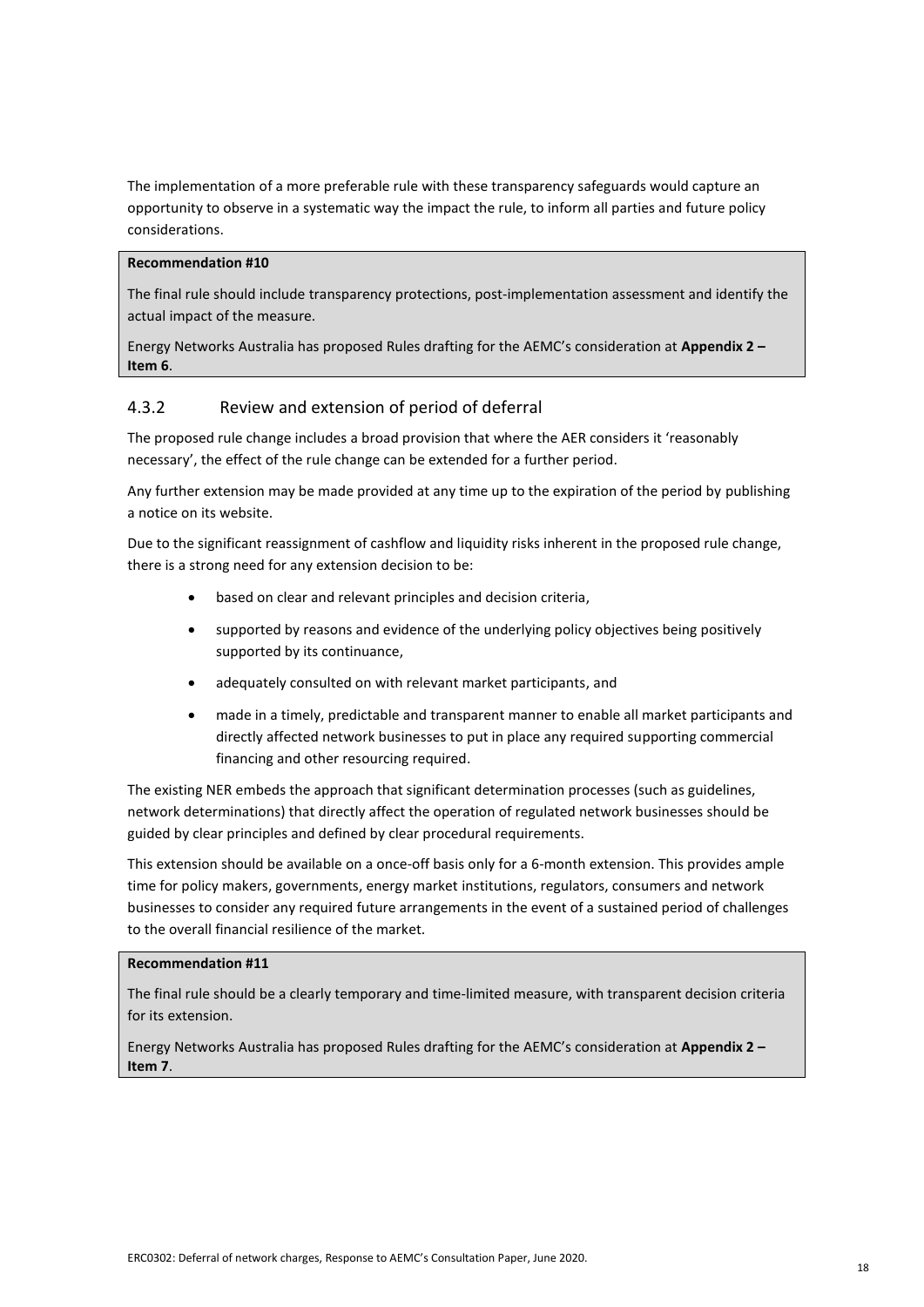## 5 Areas of required analysis

This section outlines areas of required analysis that Energy Networks Australia considers essential in the making of any final rule. It is crucial that the AEMC has full information about the potential financeability and cash flow impacts and risks of shifting credit events up the energy supply chain to networks before making any rule change that alters the risk allocation in the market.

### 5.1 Framework risk allocation

The rule change proposes to temporarily alter the existing cashflow and risk allocations arrangements of the current electricity supply chain across the market.

Any revised arrangements through the current rule change process need to continue to provide an internally consistent risk compensation framework that is capable of supporting outcomes in the long-term interests of consumers. Key elements of this risk allocation framework which the AEMC need to consider are:

- **No compensation of relevant risks under the allowed rate of return** the rate of return as determined and set by the AER under the 2018 Rate of Return Instrument and previous instruments unambiguously include no compensation for the types of liquidity and market cashflow risks introduced by the provision of retailer assistance through deferred payment terms.
- **Credit support arrangements** the AEMC's review of credit support arrangements are also designed with the explicit premise of network businesses having limited capacity to manage the credit risks of electricity retailers.
- **Retailer of last resort arrangements** under retailer of last resort provisions it is it is a matter of deliberate policy design from all NEM jurisdictions that networks should not assume credit risks and default risks associated with energy retailers entering financial distress or ceasing trading.

It is noted that key elements of this risk allocation framework (such as the Rate of Return Instrument, and retailer of last resort schemes) cannot be altered by AEMC rule making functions. This reinforces the importance of any rulemaking in this area being consistent and coherently implementable in the light of these fixed legislative provisions or instruments.

Practically, this means that any risks and costs introduced by these rules need to be addressed in a comprehensive manner in such a way as to not undermine the existing risk compact. This risk allocation compact is critical to the ability of networks to access efficient financing, reducing the cost to deliver network services.

### 5.2 Assessing the cashflow and financeability risks

#### 5.2.1 Summary of Frontier Economics model findings

The AER rule change proposal as lodged would result in potentially material cashflow and financeability impacts for network businesses.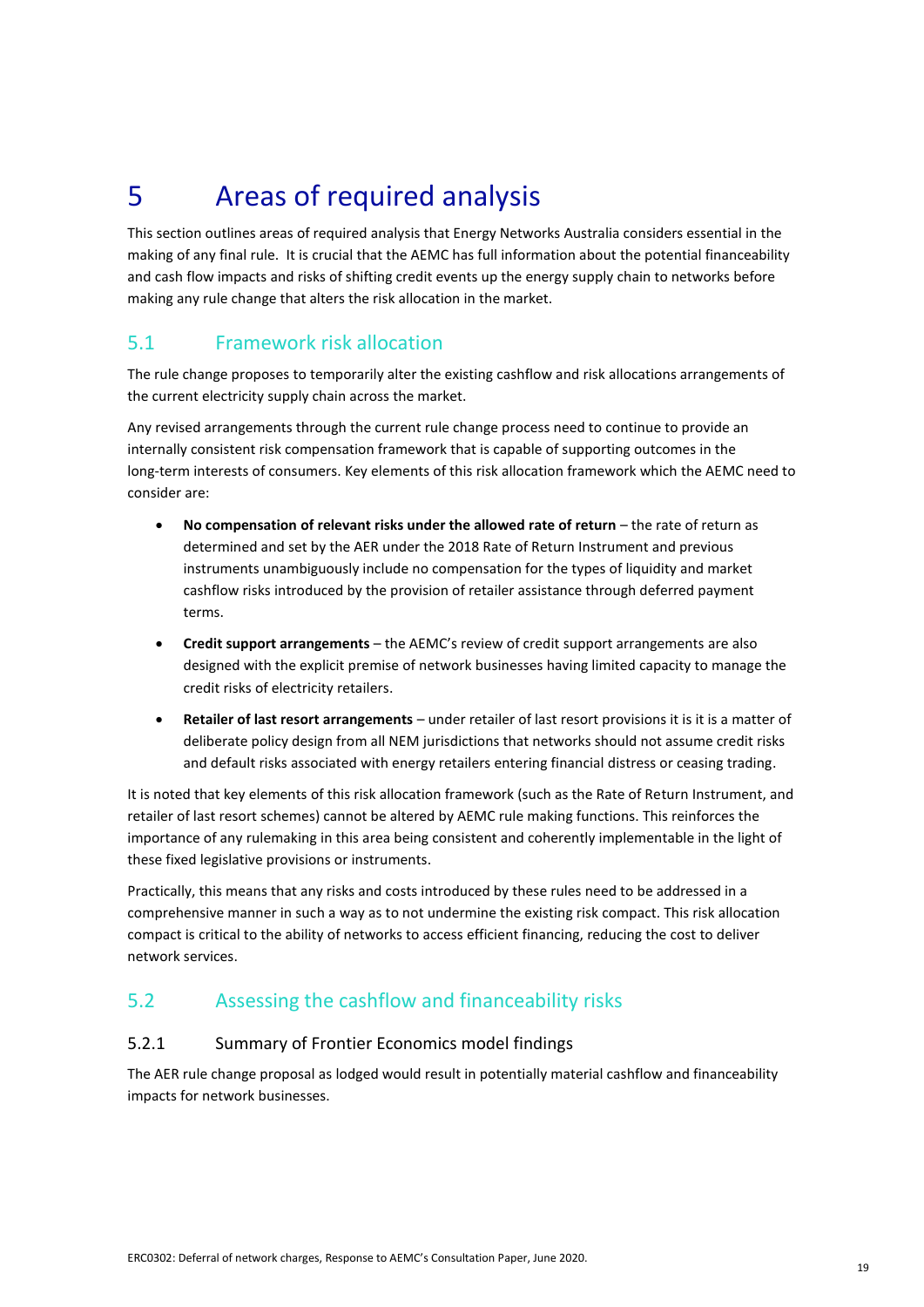Energy Networks Australia understands AEMC has been provided with direct briefings and information from a number of network businesses relating to the projected actual cashflow impacts of the rule change proposal being delivered.

Energy Networks Australia has also provided an indicative modelling tool based on publicly available data of the cashflow and financeability that provided indicative impacts of a variety of potential scoping and design choices available to the Commission.

This model estimates the impact on a median 'benchmark' network business, for example, of a broadly scoped rule change with automatic eligibility regardless of size which would provide forced cashflow assistance in the form of short-term loans to Australia's largest publicly listed, vertically integrated, investment grade retail businesses.

The key findings from the benchmark modelling are that:

- on a benchmark efficient basis, distribution networks are already under considerable financeability and cashflow strain under existing AER's regulatory allowances – this arises in particular due to combined interaction of unprecedented macro-economic conditions and current AER methodologies for calculating the required return on equity and expected inflation.
- the rule change as lodged could make this financeability and cashflow 'starting position' much worse.
- the real world financeability and cashflow risks posed by a widely scoped rule change would not necessarily be apparent from examination of traditional financeability metrics alone, as these do not typically account for the impact of cash flow deferrals.
- a widely scoped rule change (for example, inclusive of major retailers not in demonstrated need of cashflow assistance) has the material risk of causing networks to breach debt covenants through the violation of important cashflow metrics – such as cashflow coverage ratios. This risk is recognised in Ofgem's scheme, and an allowance is made for support to be removed by a given network company if at any time any entity in that network company's group would breach any of its financial covenants by continuing to provide support.<sup>19</sup>
- consequences of such breaches can be very serious including limiting ability of a network to secure future finance, or to refinance on reasonable terms.
- the financeability and cashflow risk consequences for the benchmark network firm are sensitive to the design choices and scoping of any final rule.

This modelling – supplemented by further AEMC analysis discussed below – should be critical elements in the final decisions made by the Commission on the design of any final rule, and the appropriate period of analysis and consultation prior to its being formally made.

<sup>19</sup> Office of Gas and Electricity Markets, Open letter on relaxing network charge payment terms, 2 June 2020, page 4.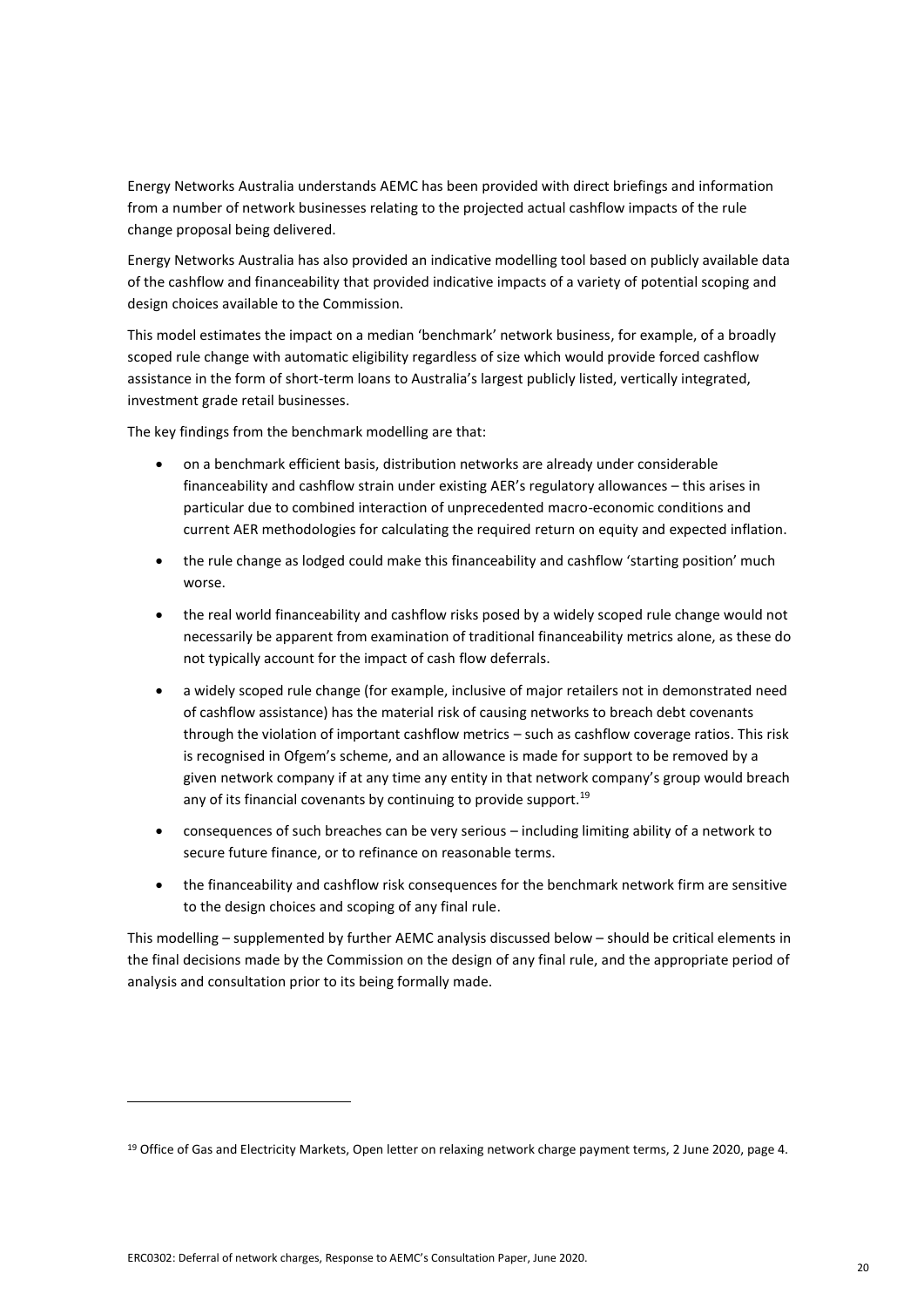#### 5.2.2 Further analysis is needed before any changes impacting network cashflows

In making any final or preferable rule, as discussed above, an essential analytical requirement is an assessment of the cashflow and financeability impacts of the rule.

This should encompass the particular scope decisions adopted in any rule, as well as a series of plausible economic scenarios occurring across the potential period of operation.

There are two important connected elements of this analysis.

These two aspects are addressed in the question: would the defined scope, when combined with a plausible set of economic scenarios result in cashflow, liquidity or other financing risks for:

- a. any *actual* network service provider impacted by the rule that cannot be efficiently commercial managed.
- b. a *benchmark efficient entity* i.e. a network service provider sharing the financing characteristics that are assumed under the binding Rate of Return Instrument.

To produce outcomes consistent with the long-term interests of consumers, any rule must be based on clear empirical evidence that a temporary reallocation of cashflow risks will not present unmanageable commercial risks either to actual network service providers, or a benchmark firm required to provide this short-term loan.

In conducting this analysis, the AEMC should consider the full potential financeability and cash flow impacts and risks of shifting credit events up the energy supply chain to networks.

Further, in order to support a positive case for the rule change, evidence should be provided by the proponent that the costs of this risk reallocation, which will be borne by customers, do not exceed any potential retail market competition benefits.

#### **Recommendation #12**

In making any final rule, the AEMC should undertake rigorous financeability and cash flow impact analysis and ensure that the risk reallocation costs do not exceed any potential retail competition benefits.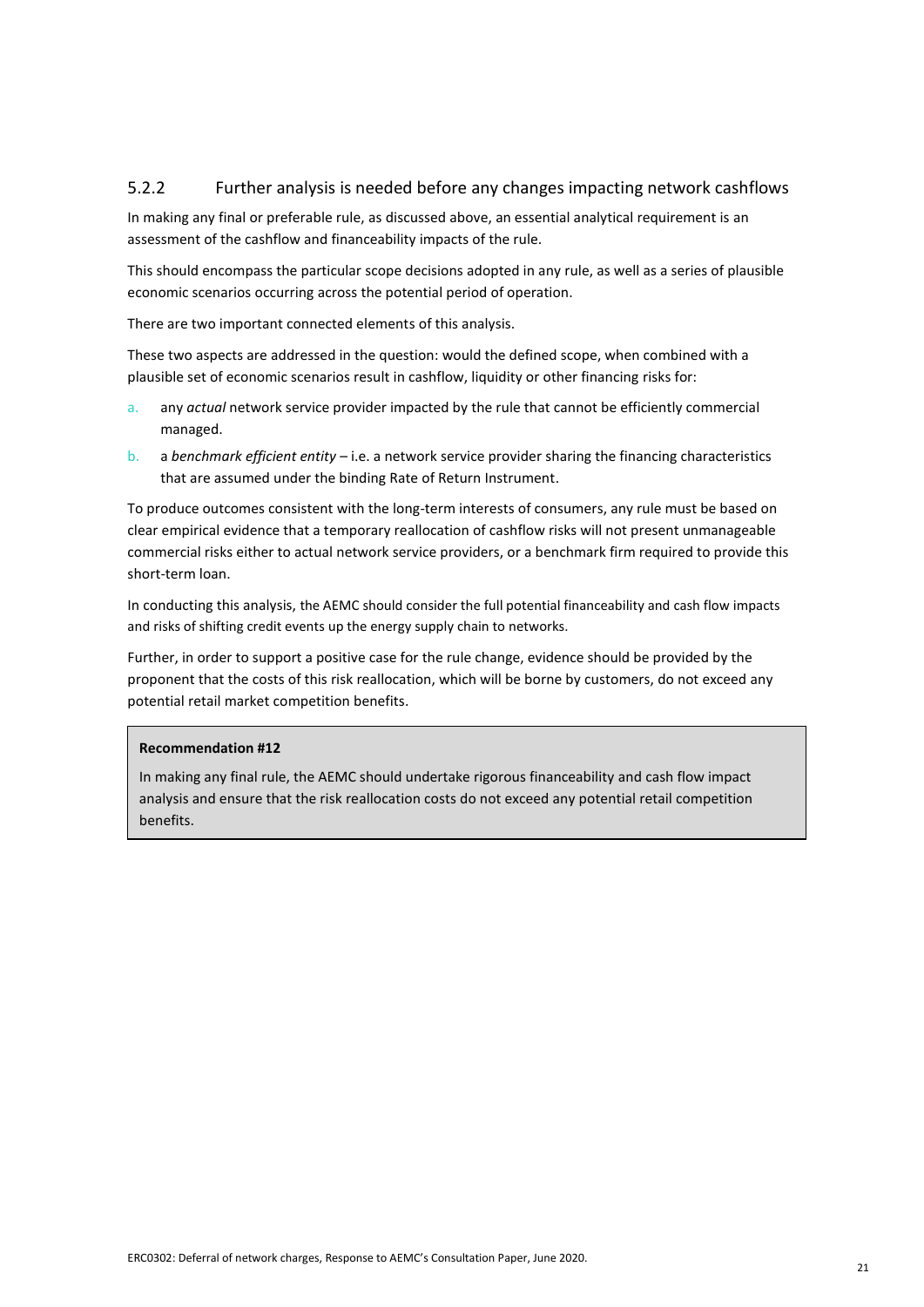## **Appendix 1** I State Government energy support packages

| <b>State</b> | <b>Date</b> | <b>Summary</b>                                                                                                                                                                                                                                                                                                                                                  | <b>Link</b>                                 |
|--------------|-------------|-----------------------------------------------------------------------------------------------------------------------------------------------------------------------------------------------------------------------------------------------------------------------------------------------------------------------------------------------------------------|---------------------------------------------|
| <b>QLD</b>   | 24-Mar      | \$300m package, 2.1 million households*<br>Automatic \$100 off residential electricity bill.<br>y)<br>\$500 rebate for small and medium sized businesses.<br>$\mathcal{Y}$<br>*Updated 27 May to include 2.1m households vs 2m                                                                                                                                  | <b>Link</b><br>$Link (2.1m)$<br>households) |
| <b>NSW</b>   | 27-Apr      | Residential rebate of \$400 per account (gas, elec) per 6 months<br>$\rightarrow$ equates to a \$1,600 annual benefit to households with<br>electricity and gas.<br>Note - Voluntary Network Relief Package applies                                                                                                                                             | Link                                        |
| <b>VIC</b>   |             | Note - Voluntary Network Relief Package applies                                                                                                                                                                                                                                                                                                                 |                                             |
| <b>SA</b>    |             | Note - Voluntary Network Relief Package applies                                                                                                                                                                                                                                                                                                                 |                                             |
| <b>TAS</b>   | 27-Mar      | Energy prices will not increase for 12 months.<br>$\mathcal{Y}$<br>First quarterly bill after 1 April will be waived for small<br>$\mathcal{Y}$<br>business and community service organisations.                                                                                                                                                                | Link                                        |
| <b>ACT</b>   | 20 Mar      | Residential utility concession holders will receive a \$200<br>$\mathcal{Y}$<br>rebate.<br>Small businesses who lease will receive a \$750 rebate on<br>$\mathcal{Y}$<br>power bills.                                                                                                                                                                           | Link                                        |
| <b>WA</b>    | 31-Mar      | Energy Assistance Package payments to concession card<br>y)<br>holders have increased from \$305 to \$610.<br>Small businesses will be rebated \$2,500 if they consume<br>$\mathcal{Y}$<br>less than 50 MWh pa. Available if you're a customer as of<br>31 Mar, payable from 1 May.<br>No residential electricity tariff increases in 2020-21.<br>$\mathcal{Y}$ | <b>Link</b><br>Link                         |
| <b>NT</b>    | 22-Apr      | Energy bills cut by 50% (regulated utility tariffs) for<br>$\mathcal{Y}$<br>6 months for businesses that demonstrate COVID-19<br>induced hardship.<br>No increase in power prices in 2020-21.<br>$\mathcal{Y}$                                                                                                                                                  | Link                                        |

#### **Table A1: Summary of State Government energy support packages**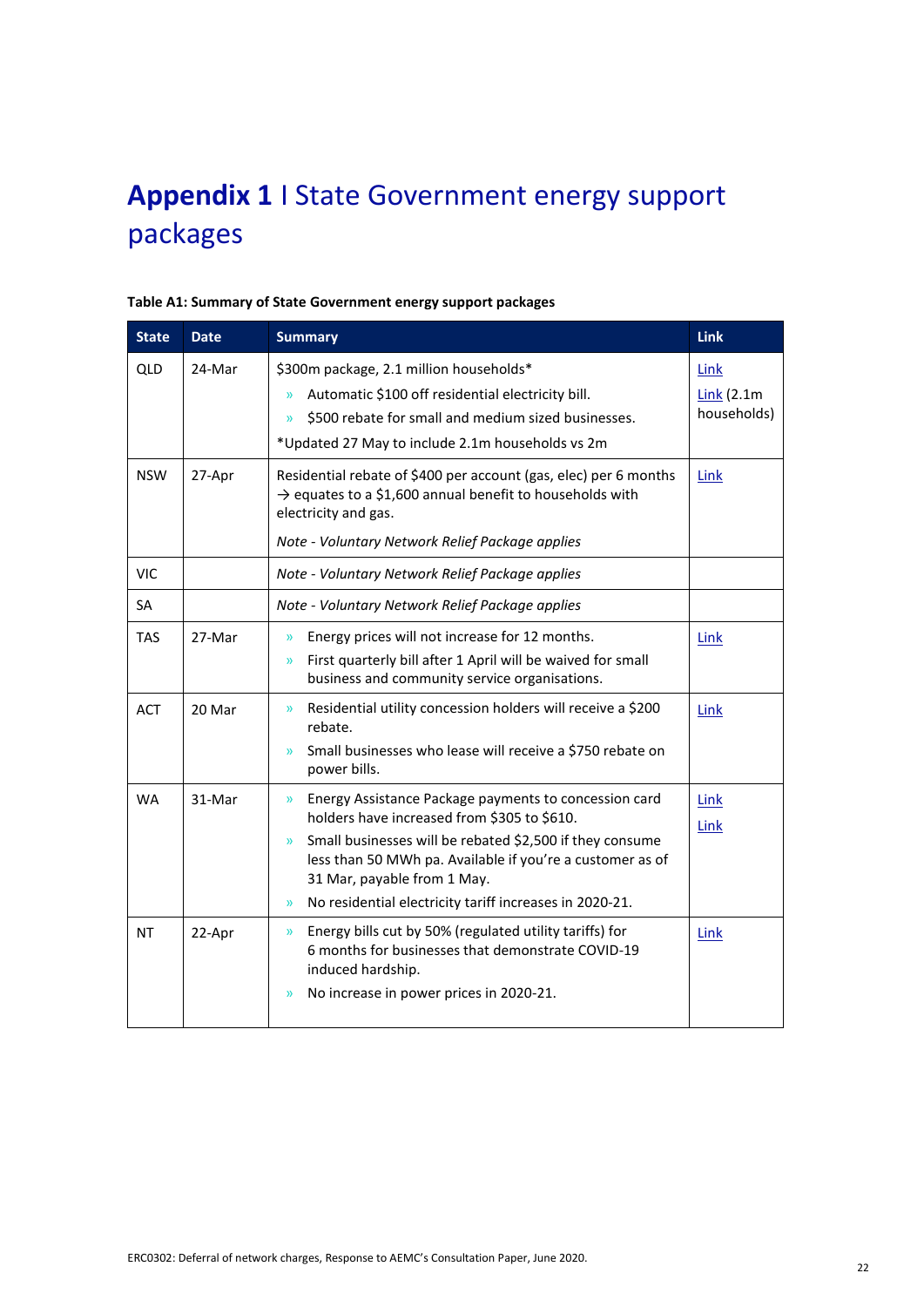## **Appendix 2 I Proposed Rules drafting**

| Item | <b>Issue</b>                | <b>Suggested Drafting</b>                                                                                                                                                                                | <b>Rationale</b>                                                                                                                                                                             |
|------|-----------------------------|----------------------------------------------------------------------------------------------------------------------------------------------------------------------------------------------------------|----------------------------------------------------------------------------------------------------------------------------------------------------------------------------------------------|
| 1    | <b>Retailer Eligibility</b> | Insert the following as rule 6B.A3.10.<br>"Retailer Eligibility                                                                                                                                          | Division 4 will place a significant financial burden upon<br>distribution network service providers.<br>The purpose of this new clause is to ensure the protection of                        |
|      |                             | This Division 4 only applies to a retailer who has<br>(a)<br>been approved by the AER as a retailer to whom<br>this Division 4 should apply.<br>A retailer may not be approved by the AER for the<br>(b) | Division 4 is only extended to retailers who require the<br>protection of the Division and who will benefit from the<br>protection of the Division.                                          |
|      |                             | purposes of this Division 4 if:<br>their securities are listed on the Australian<br>(1)<br>Securities Exchange or an internationally<br>recognised securities exchange; or                               | It is submitted listed entities and their related bodies corporate<br>should not require the protection of the Division. Neither should<br>government owned retailers.                       |
|      |                             | they are a related body corporate of (or<br>(2)<br>otherwise controlled by) an entity whose                                                                                                              | In addition, a retailer should only be entitled to the protection of<br>the Division if an independent auditor certifies:                                                                    |
|      |                             | securities are listed on the Australian<br>Securities Exchange or an internationally<br>recognised securities exchange; or                                                                               | (a)<br>the retailer has significant liquidity<br>problems<br>attributable to COVID-19;                                                                                                       |
|      |                             | the retailer is owned or controlled by a<br>(3)<br>government or government agency,<br>including without limitation because the                                                                          | the retailer does not otherwise have access to funds<br>(b)<br>to address these liquidity issues;                                                                                            |
|      |                             | retailer has one or more shareholders who<br>are Ministers of the Crown or the retailer is<br>established under statute or is controlled by                                                              | if the Division 4 protection is extended to the retailer,<br>(c)<br>they are more likely than not to remain solvent (as<br>there is no point in allowing an entity which is insolvent        |
|      |                             | a body whose shareholders are Ministers of<br>the Crown or which is established under<br>statute.                                                                                                        | or potentially insolvent to simply accumulate more<br>debt which will not be paid).                                                                                                          |
|      |                             | A retailer may only be approved by the AER for<br>(c)<br>the purposes of this Division 4 if:                                                                                                             | The retailer should also be required to undertake to the AER it<br>will not pay dividends, distribute capital or pay executive<br>performance bonuses. Funds which may be available to pay a |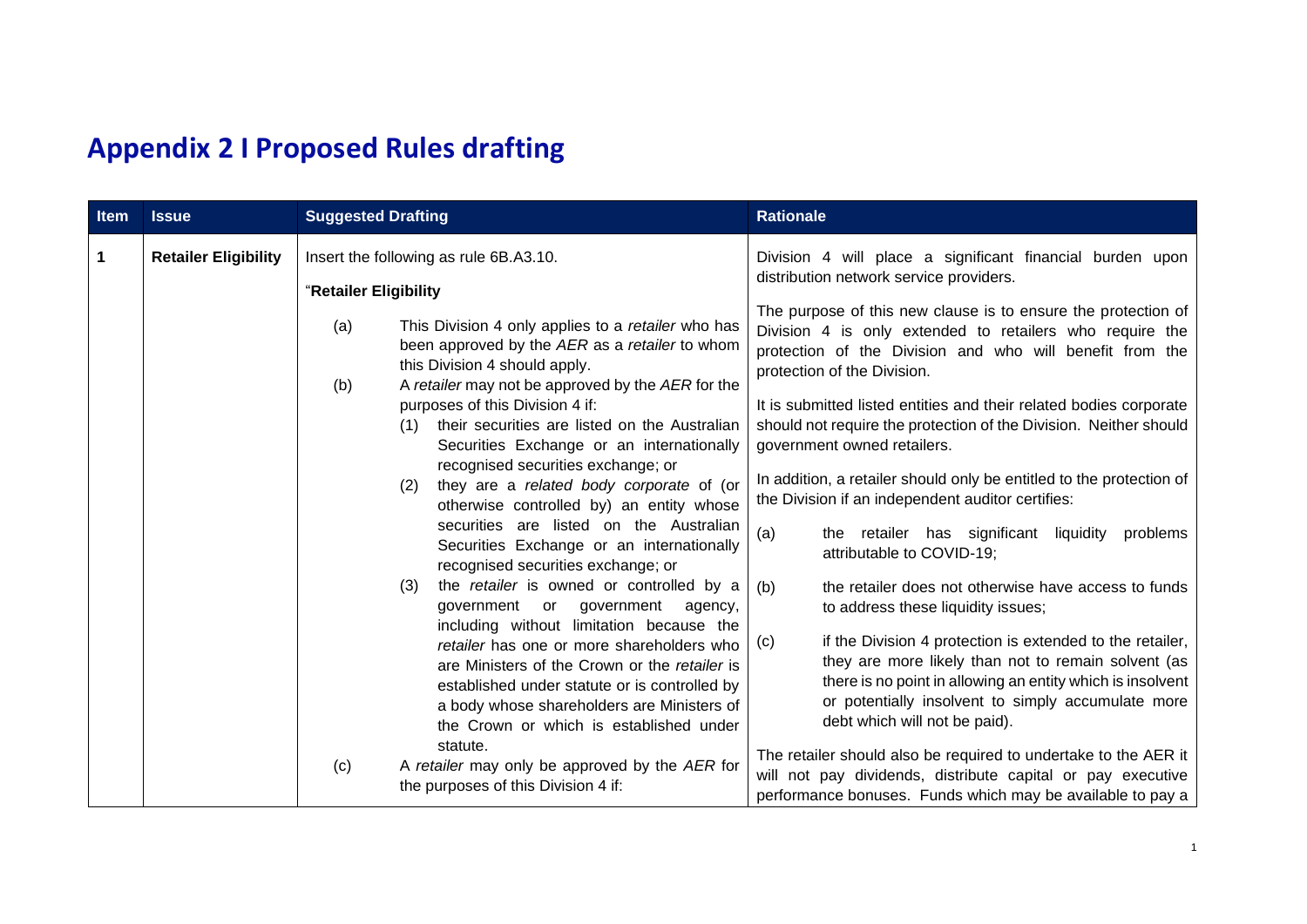| <b>Item</b> | <b>Issue</b> | <b>Suggested Drafting</b>                                                                                                                                                                                                                                                                                                                                                                                                                                                                                                                                                                                                                                                                                                                                                                                                                                                                                                                                                                                                                                                                                                                                                                                                                                                                                                                                                                                      | <b>Rationale</b>                                                                              |
|-------------|--------------|----------------------------------------------------------------------------------------------------------------------------------------------------------------------------------------------------------------------------------------------------------------------------------------------------------------------------------------------------------------------------------------------------------------------------------------------------------------------------------------------------------------------------------------------------------------------------------------------------------------------------------------------------------------------------------------------------------------------------------------------------------------------------------------------------------------------------------------------------------------------------------------------------------------------------------------------------------------------------------------------------------------------------------------------------------------------------------------------------------------------------------------------------------------------------------------------------------------------------------------------------------------------------------------------------------------------------------------------------------------------------------------------------------------|-----------------------------------------------------------------------------------------------|
|             |              | the <i>retailer</i> undertakes to the AER the<br>(1)<br>retailer (and any holding company of the<br>retailer as defined in the Corporations Act<br>2001) will not declare or pay any dividends,<br>otherwise reduce its share capital or equity<br>or pay any performance bonuses to its<br>executives until such time as all network<br>charges and interest to which Division 4<br>applies have been paid in full to the relevant<br><b>Distribution Network Service Providers;</b><br>an independent auditor approved by the<br>(2)<br>AER has certified that in the auditor's opinion<br>formed after due enquiry in accordance with<br>generally accepted auditing standards:<br>(i) the retailer is, in the next 6 months<br>following the date of the auditor's<br>certificate, likely to have significant<br>liquidity problems;<br>(ii) those liquidity problems have arisen (or<br>will arise) due to the impact of COVID-<br>19 on the retailer or its customers<br>(including compliance by the retailer with<br>the AER's 27 March 2020 and 9 April<br>2020 "Statement of Expectations of<br>businesses:<br>Protecting<br>energy<br>consumers and the market during<br>COVID-19" and any instances of non-<br>compliance");<br>(iii) those liquidity issues are not reasonably<br>able to be addressed by the retailer<br>obtaining a capital injection or loan from<br>a related body corporate; | distribution network service provider should not be allocated to<br>these alternate purposes. |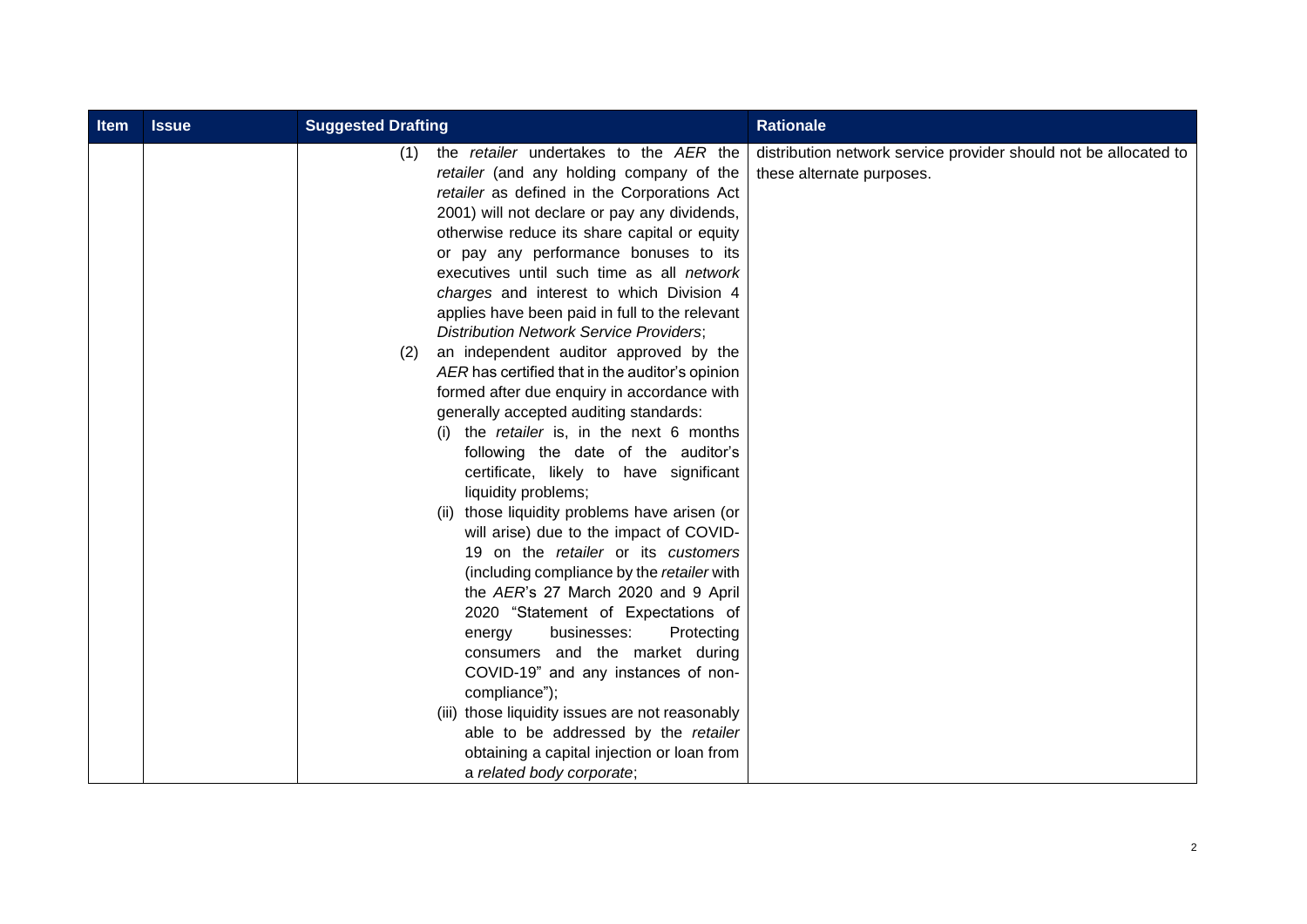| Item         | <b>Issue</b>                                     | <b>Suggested Drafting</b>                                                                                                                                                                                                                                                                                                                                                                                               | <b>Rationale</b>                                                                                                                                                                                                                                                                                                                                                                                                                                                                                                                                                                                                                                                                                                                                                                                                                                                                                                                                                                                                                                                                                                                                          |
|--------------|--------------------------------------------------|-------------------------------------------------------------------------------------------------------------------------------------------------------------------------------------------------------------------------------------------------------------------------------------------------------------------------------------------------------------------------------------------------------------------------|-----------------------------------------------------------------------------------------------------------------------------------------------------------------------------------------------------------------------------------------------------------------------------------------------------------------------------------------------------------------------------------------------------------------------------------------------------------------------------------------------------------------------------------------------------------------------------------------------------------------------------------------------------------------------------------------------------------------------------------------------------------------------------------------------------------------------------------------------------------------------------------------------------------------------------------------------------------------------------------------------------------------------------------------------------------------------------------------------------------------------------------------------------------|
|              |                                                  | (iv) the retailer is not insolvent (within the<br>meaning of the Corporations Act 2001)<br>and it is more likely than not the retailer<br>will not become insolvent within the next<br>12 months if Division 4 applies to the<br>retailer."                                                                                                                                                                             |                                                                                                                                                                                                                                                                                                                                                                                                                                                                                                                                                                                                                                                                                                                                                                                                                                                                                                                                                                                                                                                                                                                                                           |
| $\mathbf{2}$ | <b>Revenue deferral</b><br>eligibility           | Insert the following as clause 6B.A3.7(c)<br>"A Covid-19 customer arrangement does not include any<br>arrangement or plan between a retailer and a shared customer<br>which shared customer.<br>(1)<br>is not a residential customer; and<br>has an annual electricity consumption of more than 40<br>(2)<br>MWh per annum."<br>Insert at the beginning of clause 6B.A3.7 the words:<br>"Subject to clause 6B.A3.7(c)," | It is submitted that Division 4 should only apply to arrangements<br>between retailers and residential customers and retailers and<br>small customers (i.e. residential and small business<br>customers).<br>The purpose of this proposed change is to make this clear.<br>The AER's proposed definition of deferred debt arrangement is<br>not limited by reference to the size of the customer.<br>Under the current proposed rule, retailers could be entitled to a<br>6-month deferral of charges applicable to industrial and large<br>commercial customers. As industrial and large commercial<br>customers are likely to have greater financial resources than the<br>small customer base it is not considered appropriate to move<br>the risk of receipt of payments from these customers from<br>retailers to distribution network service providers.<br>If the current rule were implemented in the form proposed by<br>the AER, then a retailer could, without cost to the retailer, defer<br>collection of network charges from industrial and large<br>commercial customers and move this cost to distribution<br>network service providers. |
| 3            | <b>Interest</b><br><b>on</b><br>deferred revenue | Insert the following as clause 6B.A3.9<br>"6B.A3.9 Interest                                                                                                                                                                                                                                                                                                                                                             | The purpose of this clause is to provide for interest to be<br>payable in respect of the extended period of time (i.e. 5 months<br>and 2 weeks) given to retailers to pay the deferred network<br>charges in an invoice. That is, in respect of the period                                                                                                                                                                                                                                                                                                                                                                                                                                                                                                                                                                                                                                                                                                                                                                                                                                                                                                |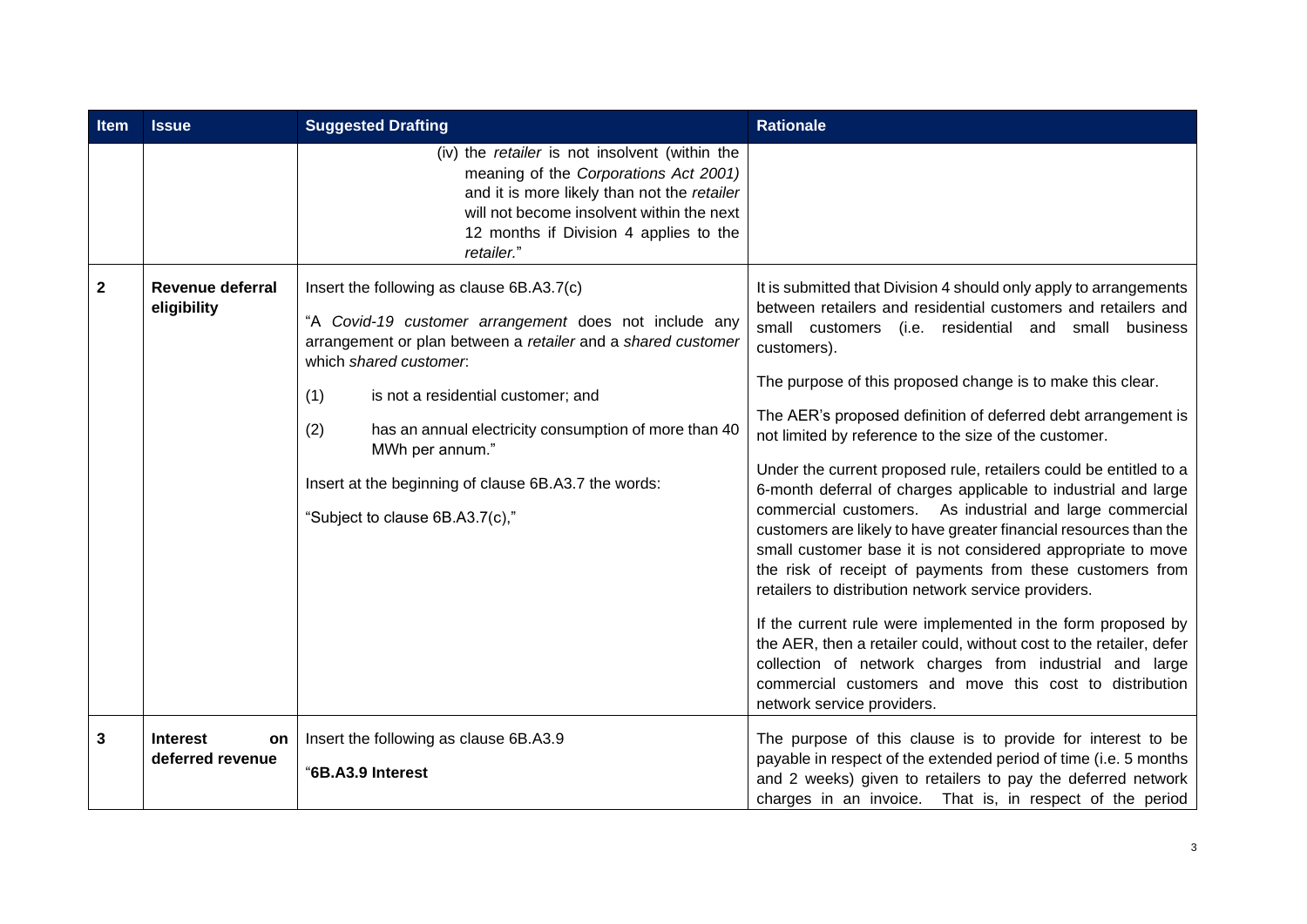| Item | <b>Issue</b>       | <b>Suggested Drafting</b>                                                                                                                                                                                                                                      | <b>Rationale</b>                                                                                                                                                                                                                                                                                                                           |
|------|--------------------|----------------------------------------------------------------------------------------------------------------------------------------------------------------------------------------------------------------------------------------------------------------|--------------------------------------------------------------------------------------------------------------------------------------------------------------------------------------------------------------------------------------------------------------------------------------------------------------------------------------------|
|      |                    | In respect of any network charges to which clause 6B.A3.8<br>applies the retailer must pay the Distribution Network Service                                                                                                                                    | commencing 10 business days after issue of an invoice and<br>ending 6 months after issue of the invoice (Extension Period).                                                                                                                                                                                                                |
|      |                    | Provider.<br>interest calculated at the allowed rate of return for the<br>(a)                                                                                                                                                                                  | If the invoice remains outstanding after 6 months, then interest<br>would be payable as per clause 6B.A3.4 (the default interest<br>clause).                                                                                                                                                                                               |
|      |                    | Distribution Network Service Provider on those<br>network charges in respect of the period commencing<br>10 business days from the date of issue specified on<br>the statement of charges setting out those network<br>charges and ending upon the earlier of: | The payment of interest is appropriate as it will ensure<br>distribution network service providers are compensated for the<br>funding cost they will incur. The best reflection of this funding<br>cost is the allowed rate of return as determined by the AER.                                                                            |
|      |                    | (1)<br>the day occurring 6 months from the date of<br>issue specified on the statement of charges;<br>and                                                                                                                                                      | The incorporation of a mechanism for the payment of interest<br>will ensure there is an appropriate cost to retailers in using the<br>deferral mechanism. This will ensure the mechanism is only                                                                                                                                           |
|      |                    | (2)<br>the date of payment of the network charges;<br>and                                                                                                                                                                                                      | used by those retailers who have a genuine need for it and will<br>also encourage retailers to pay the deferred network charges<br>as soon as they are able. For example, it is more likely to                                                                                                                                             |
|      |                    | in respect of any network charges not paid by the day<br>(b)<br>occurring 6 months from the date of issue specified on<br>the statement of charges, interest calculated in<br>accordance with clause 6B.A3.4."                                                 | ensure if retailers do receive funds from a customer, they pay<br>the relevant amount rather than hold it for the full 6 month<br>period.                                                                                                                                                                                                  |
| 4(a) | Drafting Clarity - | Include the following new clause:                                                                                                                                                                                                                              | The proposed rule does not deal with clause 6B.A3.3 which                                                                                                                                                                                                                                                                                  |
|      | <b>Disputes</b>    | "6B.A3.11 Disputes                                                                                                                                                                                                                                             | deals with disputed invoices.                                                                                                                                                                                                                                                                                                              |
|      |                    | This clause 6B.A3.11 applies in respect of any statement of<br>charges to which clause 6B.A3.8 applies:                                                                                                                                                        | Clause 6B.A3.3 contemplates there is only one date for<br>payment for each invoice but there will now be two such dates.                                                                                                                                                                                                                   |
|      |                    | a retailer must notify the Distribution<br>(a)<br>Network Service Provider of a dispute<br>relating to a network charge to which clause<br>6B.A3.8 applies within 10 business days of                                                                          | Clause 6B.A3.3(c) incentivises a retailer to promptly raise<br>disputes by giving the retailer a right to withhold certain portion<br>of disputed payments raised within 10 business days of issue of<br>an invoice. This incentive will no longer apply in respect of the<br>deferred charges. However, it is important to a distribution |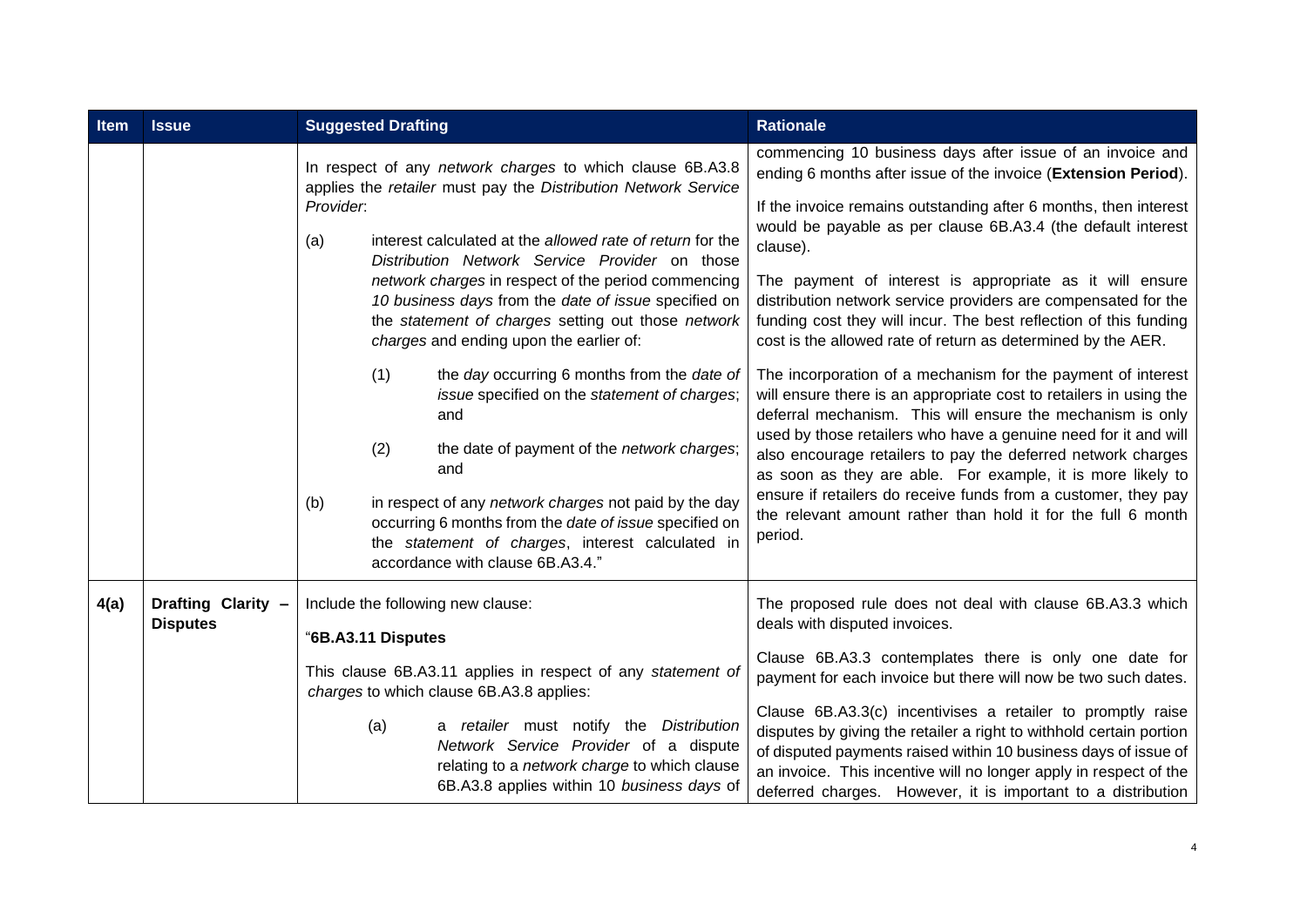| <b>Item</b> | <b>Issue</b> | <b>Suggested Drafting</b>                                                                                                                                                                                                                                                                                         | <b>Rationale</b>                                                                                                                                                                                                                                                                                                                                                          |
|-------------|--------------|-------------------------------------------------------------------------------------------------------------------------------------------------------------------------------------------------------------------------------------------------------------------------------------------------------------------|---------------------------------------------------------------------------------------------------------------------------------------------------------------------------------------------------------------------------------------------------------------------------------------------------------------------------------------------------------------------------|
|             |              | the date of issue specified on the statement<br>of charges containing that network charge<br>unless it was not practicable for the retailer<br>to identify the disputed amount within that<br>timeframe;                                                                                                          | network service provider to be promptly informed these charges<br>are disputed so that it can address the issue. It would be<br>problematic not to find out for 6 months a charge is disputed<br>particularly as the impact of an issue which is causing the<br>dispute (for example if it were a metering error) may be<br>considerably magnified over a 6-month period. |
|             |              | (b)<br>if a retailer fails to give notice of a dispute<br>within the 10 business day period referred to<br>in subclause (a) it must give notice as soon<br>as reasonably practicable after it identifies                                                                                                          | To address the above concerns the following regime is<br>proposed for the deferred charges:                                                                                                                                                                                                                                                                               |
|             |              | the disputed amount;<br>(c)<br>references in clause 6B.A3.3(c) to (f) to<br>amounts due under a statement of charges<br>exclude any network charge to which clause                                                                                                                                                | (a)<br>a retailer must notify the distribution network<br>service provider of any disputed charges within 10<br>business days (or if this is not practicable must do<br>so as soon as reasonably practicable) -<br>subclauses (a) and (b);                                                                                                                                |
|             |              | 6B.A3.8 applies and references to the due<br>date for payment in that clause is to the due<br>date for payment as defined in clause<br>6B.A1.2;                                                                                                                                                                   | clause 6BA3.3(c) to (f) (the existing dispute<br>(b)<br>procedure) will apply only to those charges due<br>within 10 business days $-$ subclause (c);                                                                                                                                                                                                                     |
|             |              | (d)<br>the retailer must pay any amount in a<br>statement of charges relating to network<br>charges to which clause 6B.A3.8 applies by<br>the due date for payment under clause<br>a DRP<br>6B.A3.8<br>unless<br>determines<br>otherwise;                                                                         | (c)<br>in respect of the deferred charges, these must be<br>paid at the end of the 6-month period whether<br>disputed or not unless a Chapter 8 dispute<br>resolution panel orders otherwise.<br>This will<br>encourage retailers to promptly raise disputes<br>and ensure they are referred to Chapter 8 dispute                                                         |
|             |              | (e)<br>if the retailer pays an amount under<br>subclause (d) and dispute resolution under<br>Chapter 8 determines such amount was not<br>due to the Distribution Network Service<br>Provider then unless ordered otherwise by a<br>DRP the Distribution Network Service<br>Provider must repay that amount to the | resolution $-$ subclause (d);<br>(d)<br>subclauses (e) and (f) deal with interest on the<br>deferred charges and provide the distribution<br>network service provider will pay interest on any<br>amount invoiced in error and the retailer must pay<br>interest on any amount withheld which was in fact<br>correctly invoiced. Note the retailer may only               |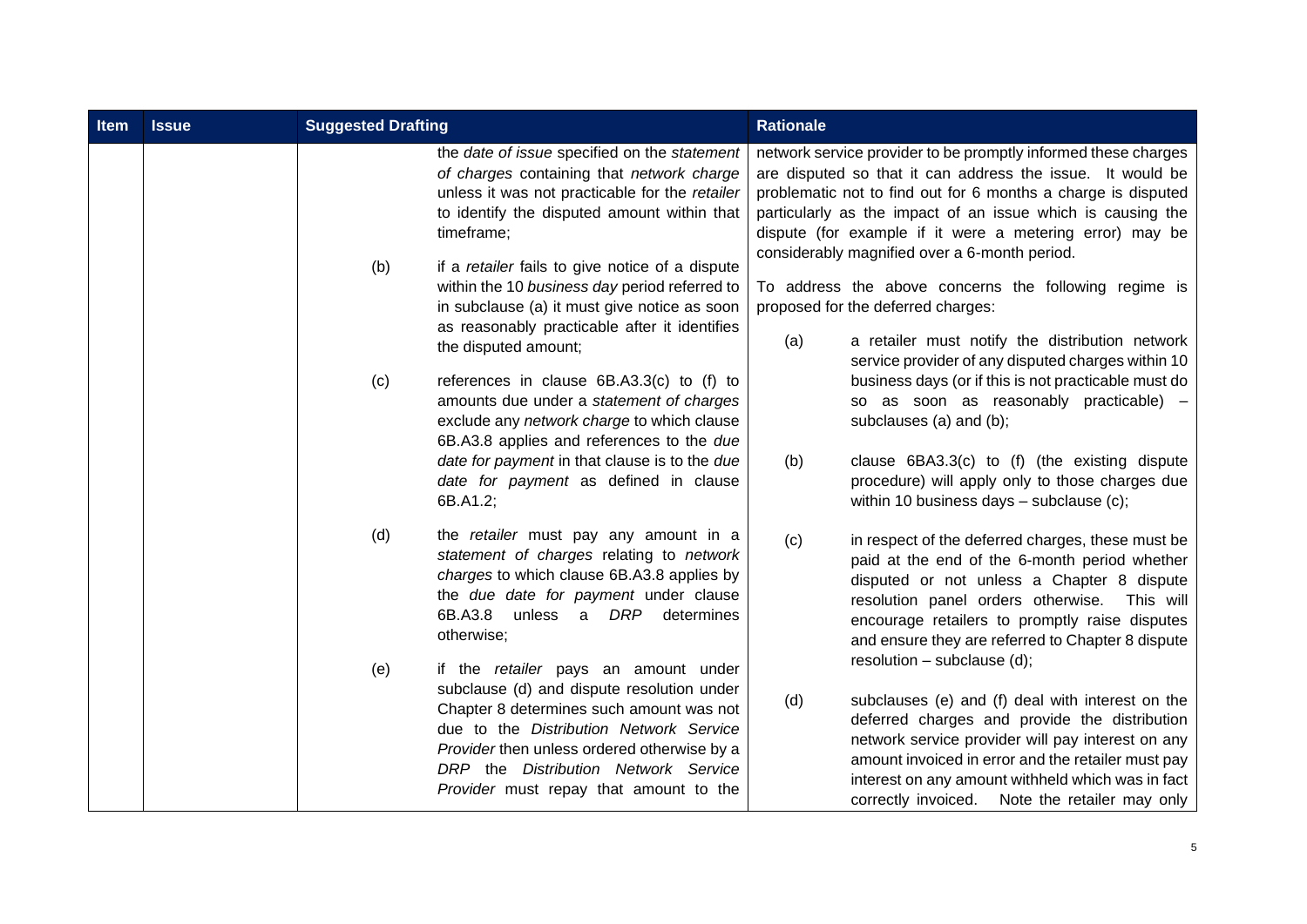| Item | <b>Issue</b>                                | <b>Suggested Drafting</b>                                                                                                                                                                                                                                                                                                                                                               | <b>Rationale</b>                                                                                                                                                                                                                                                                                                                                                   |
|------|---------------------------------------------|-----------------------------------------------------------------------------------------------------------------------------------------------------------------------------------------------------------------------------------------------------------------------------------------------------------------------------------------------------------------------------------------|--------------------------------------------------------------------------------------------------------------------------------------------------------------------------------------------------------------------------------------------------------------------------------------------------------------------------------------------------------------------|
|      |                                             | retailer within 3 business days of the<br>resolution or determination of the dispute,<br>together with interest on the amount at the<br>default rate for each day from the date the<br>retailer made the overpayment to the<br>Distribution Network Service Provider to the<br>actual date of repayment of the amount of<br>the excess by the Distribution Network<br>Service Provider; | withhold an amount past the 6-month period if<br>permitted by a DRP.                                                                                                                                                                                                                                                                                               |
|      |                                             | (f)<br>in respect of any amount withheld by the<br>retailer which is determined to have been<br>correctly invoiced by the Distribution<br>Network Service Provider, interest will<br>accrue in accordance with clause 6B.A3.9."                                                                                                                                                         |                                                                                                                                                                                                                                                                                                                                                                    |
| 4(b) | Drafting Clarity -<br><b>Credit Support</b> | Delete clause 6B.B1.1A<br>Replace it with the following:                                                                                                                                                                                                                                                                                                                                | Clause 6B.B1.1A provides that the credit support rules (that is<br>the whole of Part B) do not apply to the deferred network<br>charges.                                                                                                                                                                                                                           |
|      |                                             | "Application of Part A, Division 4<br>For the purposes of clause 6B.B2.1 a retailer will not<br>(a)<br>be regarded as having failed to pay the amount due<br>under a statement of charges by the due date for<br>payment if the network charges to which clause<br>6B.A3.8 applies are paid by the due date for payment                                                                 | In our view the meaning of this provision is unclear, and the<br>clause leads to results which are clearly wrong. For example,<br>since Part B is entirely excluded in respect of the deferred<br>charges it appears that a distribution network service provider<br>cannot:<br>(a) call upon credit support if a deferred network charge is                       |
|      |                                             | under clause 6B.A3.8. However a retailer will be<br>regarded as having failed to pay the charges in a<br>statement of charges if either:<br>(1)<br>those amounts due within 10 business days<br>from the date of issue specified on the<br>statement of charges are not paid by that<br>date; or                                                                                        | not paid within 6 months of the issue of an invoice;<br>(b) take into account the fact an invoice was not paid within<br>the 6-month period in determining whether the test for<br>provision of credit support in clause 6B.B2.1 is satisfied;<br>or<br>(c) take into account deferred network charges in<br>determining the amount of credit support which can be |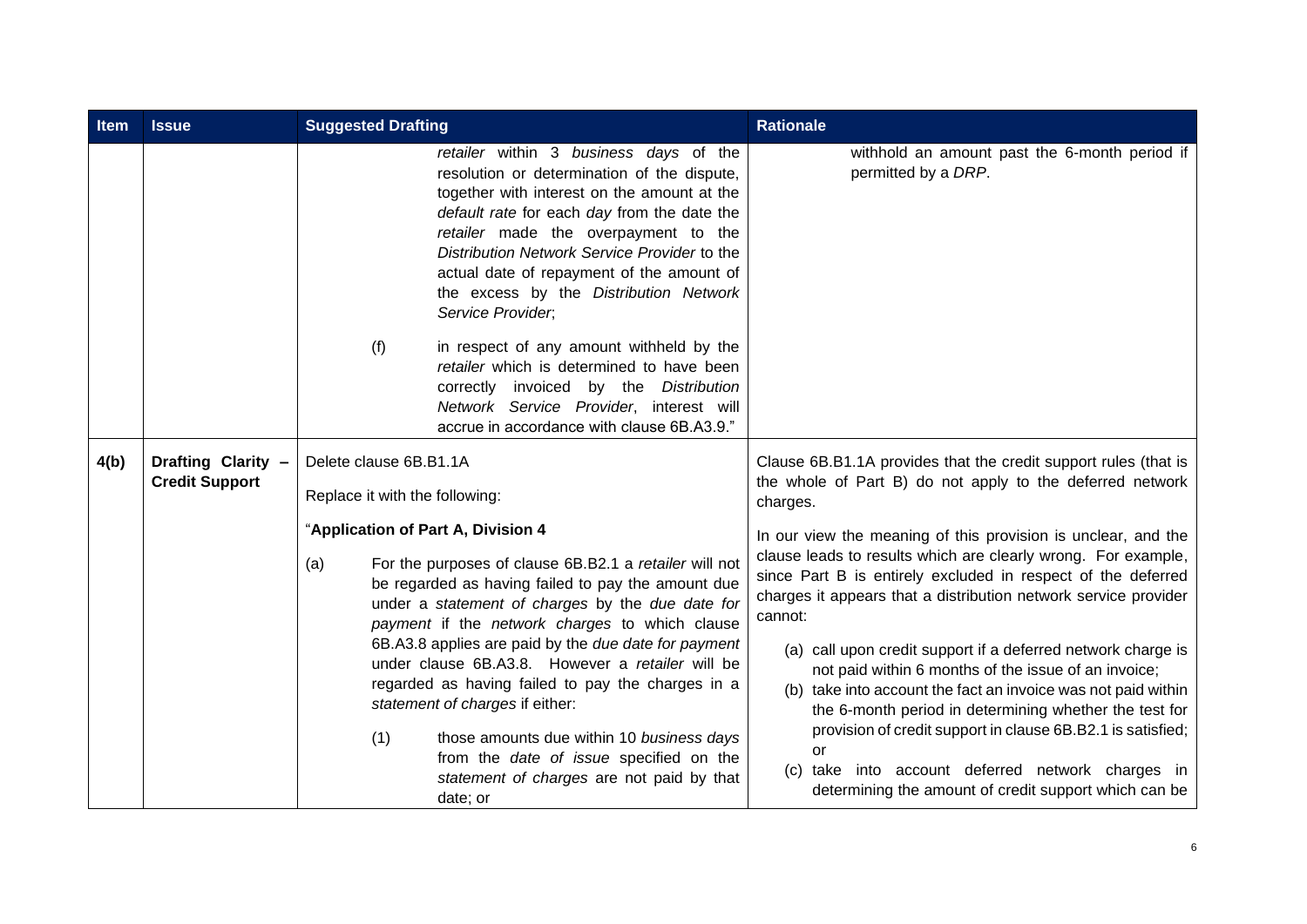| <b>Item</b> | <b>Issue</b>                                                  | <b>Suggested Drafting</b>        |                                                                                                                                 | <b>Rationale</b>                                                                                                                                                                                                                                                                                                                                                                                                                                                                                                                                                                                                                                                                                                                                                                                             |
|-------------|---------------------------------------------------------------|----------------------------------|---------------------------------------------------------------------------------------------------------------------------------|--------------------------------------------------------------------------------------------------------------------------------------------------------------------------------------------------------------------------------------------------------------------------------------------------------------------------------------------------------------------------------------------------------------------------------------------------------------------------------------------------------------------------------------------------------------------------------------------------------------------------------------------------------------------------------------------------------------------------------------------------------------------------------------------------------------|
|             |                                                               | (2)                              | those amounts due within 6 months from the<br>date of issue specified on the statement of<br>charges are not paid by that date. | requested. For example, suppose a retailer's invoice<br>was for \$1 million of which \$200,000 were deferred<br>network charges and suppose for each of August,<br>September and October the retailer failed to pay the<br>undeferred component (\$800,000) within 10 business<br>days. The drafting of clause 6B.B1.1A which says the<br>Division 4 charges are not subject to the credit support<br>rules suggests the distribution network service provider<br>may only request credit support for \$800,000. This<br>seems incorrect - as this retailer is not paying any of its<br>charges on time there seems no reason the distribution<br>network service provider should not be able to request<br>the level of credit support which would normally be able<br>to be called for, being \$1 million. |
|             |                                                               |                                  |                                                                                                                                 | By way of contrast in the same example if Part A,<br>Division 4 were never introduced and this retailer each<br>month paid \$999,999 the distribution network service<br>provider could request credit support of \$1 million. Now<br>with clause 6B.B1.1A despite the retailer paying \$0 by<br>the due date the distribution network service provider<br>may only request \$800,000 in credit support.                                                                                                                                                                                                                                                                                                                                                                                                     |
|             |                                                               |                                  |                                                                                                                                 | In our view clause 6B.B1.1A should be deleted and replaced by<br>a clause which provides what 6B.B1.1A might have been<br>intended to say, which is that in applying the credit support rules<br>and in determining whether an invoice has been paid late you<br>take into account that part of the invoice does not have to be<br>paid for 6 months.                                                                                                                                                                                                                                                                                                                                                                                                                                                        |
| 5(a)        | Drafting Clarity -<br><b>Term</b><br><b>of</b><br>arrangement | Amend clause 6B.A3.8(2) to read: |                                                                                                                                 | As we understand the intent of the scheme it is to apply to<br>invoices issued in the period 1 July 2020 to 31 December 2020.                                                                                                                                                                                                                                                                                                                                                                                                                                                                                                                                                                                                                                                                                |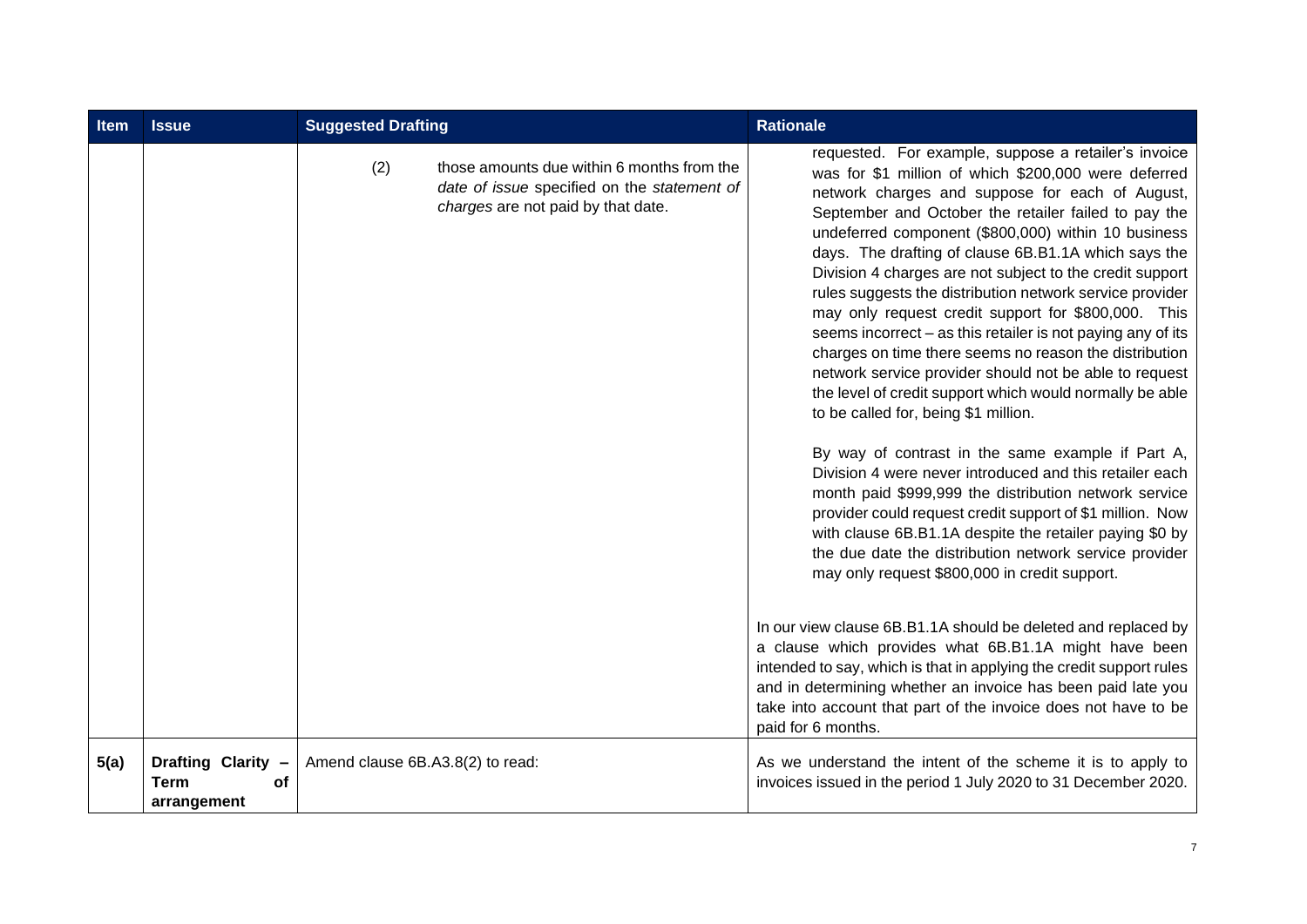| Item | <b>Issue</b>                                                                           | <b>Suggested Drafting</b>                                                                                                                                                                                                                                                                           | <b>Rationale</b>                                                                                                                                                                                                                                                                                                                                                                                                                                                                                                                                                                                                                                                                      |
|------|----------------------------------------------------------------------------------------|-----------------------------------------------------------------------------------------------------------------------------------------------------------------------------------------------------------------------------------------------------------------------------------------------------|---------------------------------------------------------------------------------------------------------------------------------------------------------------------------------------------------------------------------------------------------------------------------------------------------------------------------------------------------------------------------------------------------------------------------------------------------------------------------------------------------------------------------------------------------------------------------------------------------------------------------------------------------------------------------------------|
|      |                                                                                        | "a Distribution Network Service Provider during the period 1 July<br>2020 to 31 December 2020 (or such further period as<br>determined by the AER) issues a statement of charges to a<br>retailer which includes network charges payable under clause<br>6B.A2.1 in respect of the shared customer" | However, we consider that the current drafting actually refers to<br>network charges payable in respect of the period 1 July 2020 to<br>31 December 2020 - that is the drafting directs attention to<br>when the charge accrues and not when it is invoiced.<br>This introduces a considerable measure of complexity into the<br>new rule, as depending upon when meter readings occur there<br>may be some delay between charges accruing and when they<br>are invoiced.<br>The scheme will be much simpler to administer if it applies by<br>reference to invoices issued during a set time period. The<br>benefit to retailers (and by extension customers) should be the<br>same. |
| 5(b) | Drafting Clarity -<br><b>Scope</b><br>of<br>definition<br>of<br><b>Network Charges</b> | Insert the following as clause 6B.A3.8(b) (and change existing<br>(b) to $(c)$ .<br>"Subclause (a) applies only to network charges other than<br>charges in respect of alternative control services and negotiated<br>distribution services."                                                       | It is submitted the proposed regime should only apply to<br>charges for Network Use of System charges - i.e. Distribution<br>Use of System charges, and Transmission Use of System<br>charges.<br>Alternative control services and negotiated distribution services<br>are generally those requested by a retailer/customer in<br>response to specific events. If a service is requested, then it<br>should be paid for as per normal procedures rather than<br>payment being deferred.                                                                                                                                                                                               |
| 6    | <b>Measures</b><br>to<br>support<br>implementation<br>assessment                       | Include the following new clauses:<br>"6B.A3.12 AER Reporting<br>Within 3 months of the expiry of the period referred to in clause<br>6B.A3.8(a) (as extended if applicable under clause 6B.A3.8(c))<br>the AER must publish a report setting out:                                                  | The purpose of these two provisions is to provide a mechanism<br>to assess the effectiveness of the operation of Division 4 at the<br>end of the deferral period.<br>Division 4 is effecting a fundamental change in the relationship<br>between distributors and retailers. We consider it important to<br>assess whether the Division achieved its objectives. It is also,<br>in our opinion, important to report on whether retailers acted                                                                                                                                                                                                                                        |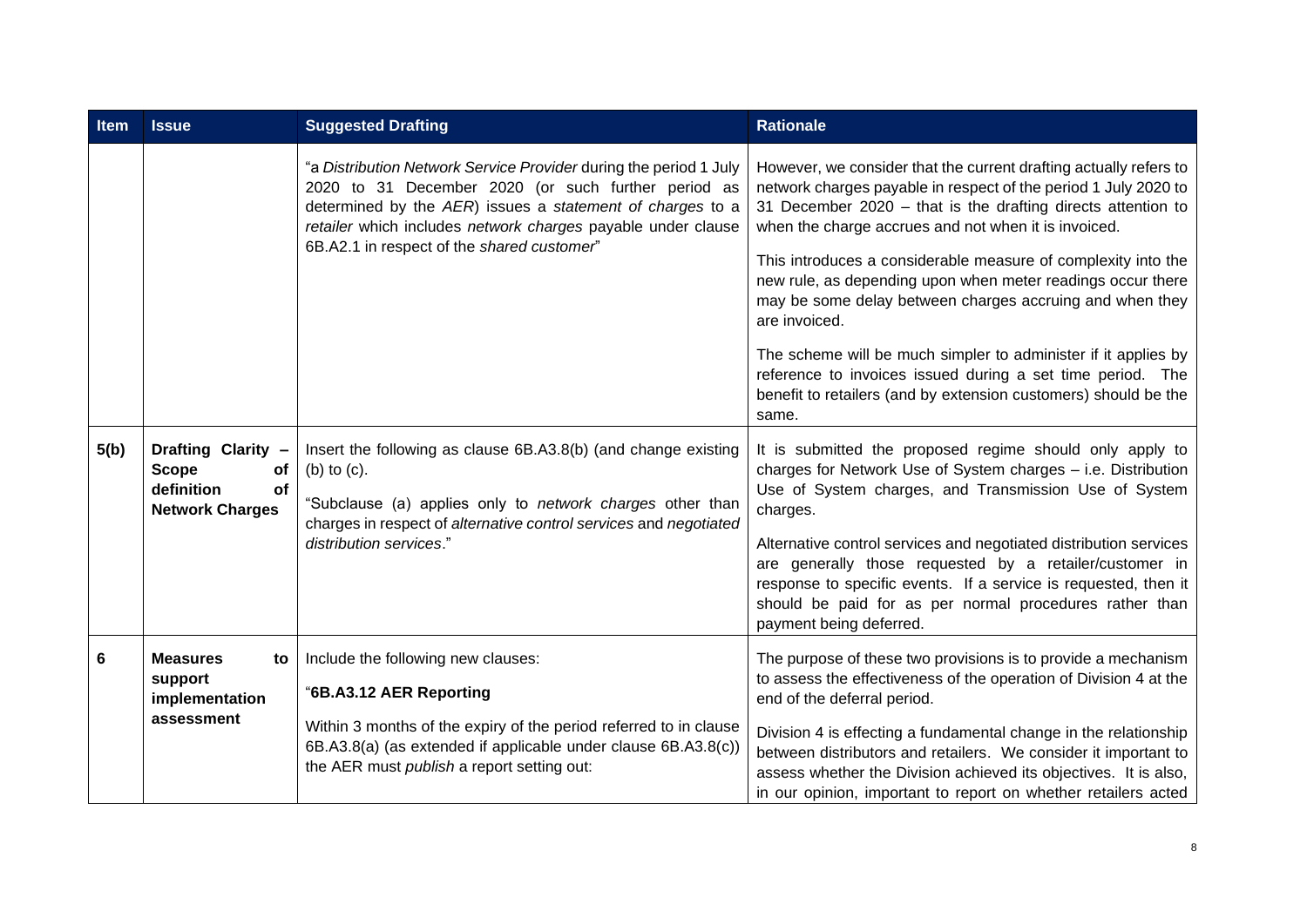| Item | <b>Issue</b>                                                                                                                                                                                                     | <b>Suggested Drafting</b>                                                                                                                                                                                                                                                   | <b>Rationale</b>                                                                                                                                                                                                                                                                                                                                                                               |
|------|------------------------------------------------------------------------------------------------------------------------------------------------------------------------------------------------------------------|-----------------------------------------------------------------------------------------------------------------------------------------------------------------------------------------------------------------------------------------------------------------------------|------------------------------------------------------------------------------------------------------------------------------------------------------------------------------------------------------------------------------------------------------------------------------------------------------------------------------------------------------------------------------------------------|
|      |                                                                                                                                                                                                                  | (a)<br>its best estimate (after seeking all relevant information<br>from retailers) of the total cashflow benefit provided to<br>retailers by the operation of this Division 4;                                                                                             | consistently with the intent of the Division, so as to encourage<br>retailers to act in a way which gives effect to that intent.                                                                                                                                                                                                                                                               |
|      |                                                                                                                                                                                                                  | any practical difficulties which arose in the<br>(b)<br>implementation of this Division 4 and whether the<br>Division operated as intended;                                                                                                                                 |                                                                                                                                                                                                                                                                                                                                                                                                |
|      |                                                                                                                                                                                                                  | the extent to which the enactment of this Division 4<br>(c)<br>created a positive benefit for retail customers by<br>relieving financial stress and mitigating solvency<br>issues;                                                                                          |                                                                                                                                                                                                                                                                                                                                                                                                |
|      |                                                                                                                                                                                                                  | whether retailers complied with the requirements of<br>(d)<br>the AER's 27 March 2020 and 9 April 2020 "Statement<br>of Expectations of energy businesses: Protecting<br>consumers and the market during COVID-19" and any<br>instances of non-compliance; and              |                                                                                                                                                                                                                                                                                                                                                                                                |
|      |                                                                                                                                                                                                                  | whether this Division 4 achieved the objectives for<br>(e)<br>which the Division 4 was enacted"                                                                                                                                                                             |                                                                                                                                                                                                                                                                                                                                                                                                |
| 7    | Replace clause 6B.A3.8(b) and 6B.A3.8(c) with the following<br><b>Review</b><br>and<br>(note these become (c) and (d) because of new sub-clause (b)<br>extension<br>of<br>proposed above):<br>period of deferral |                                                                                                                                                                                                                                                                             | The current clause 6B.A3.8(b) is very brief considering the<br>importance of the issue it deals with $-$ that is extension of a<br>scheme that fundamentally alters the relationship of retailers<br>and distributors.                                                                                                                                                                         |
|      |                                                                                                                                                                                                                  | " $(c)$<br>The AER may determine a further period for the<br>purposes of subclause (a)(2) provided:<br>(1) the AER has published a notice stating it is<br>considering extending the period and the reasons<br>for which the AER is considering so extending the<br>period; | The purpose of the proposed changes is to introduce a more<br>transparent process which provides market participants an<br>opportunity to make submissions as to whether the scheme<br>should be extended, sets out the criteria against which this<br>decision should be made, requires the AER to provide reasons<br>for its decision and sets an upper limit on the period of<br>extension. |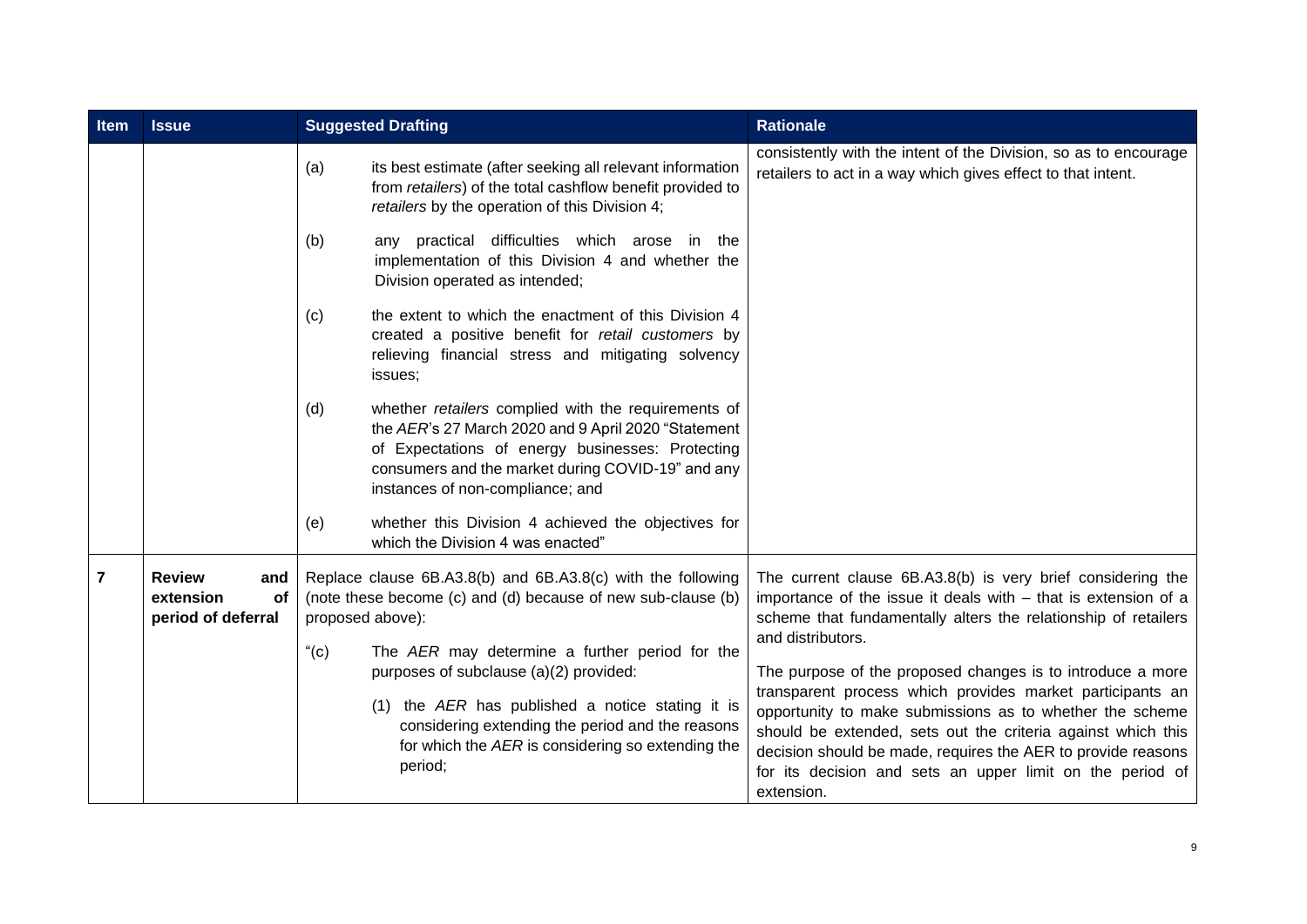| <b>Item</b> | <b>Issue</b> | <b>Suggested Drafting</b>                                                                                                                                                                                                                                                                                                                                                                                                                                                                                                                                                                                                                                                                                                                                                                                                                                                                                                                                                                                                                                                                                                                     | <b>Rationale</b>                                                                                                                                                                                                                                                                                                                                                                                                                                                                                                                                                                                                                                                                                                                                                                                                                                                                                                                                                                                                                                                                                                                                                                                                                                                                                                                                                                                                                          |
|-------------|--------------|-----------------------------------------------------------------------------------------------------------------------------------------------------------------------------------------------------------------------------------------------------------------------------------------------------------------------------------------------------------------------------------------------------------------------------------------------------------------------------------------------------------------------------------------------------------------------------------------------------------------------------------------------------------------------------------------------------------------------------------------------------------------------------------------------------------------------------------------------------------------------------------------------------------------------------------------------------------------------------------------------------------------------------------------------------------------------------------------------------------------------------------------------|-------------------------------------------------------------------------------------------------------------------------------------------------------------------------------------------------------------------------------------------------------------------------------------------------------------------------------------------------------------------------------------------------------------------------------------------------------------------------------------------------------------------------------------------------------------------------------------------------------------------------------------------------------------------------------------------------------------------------------------------------------------------------------------------------------------------------------------------------------------------------------------------------------------------------------------------------------------------------------------------------------------------------------------------------------------------------------------------------------------------------------------------------------------------------------------------------------------------------------------------------------------------------------------------------------------------------------------------------------------------------------------------------------------------------------------------|
|             |              | (2) the AER allows retailers, Distribution Network<br>Service Providers, retail customers and other<br>persons the AER considers appropriate 30 days<br>to make submissions as to whether the period<br>should be so extended;<br>(3) having regard to the submissions the AER, on a<br>reasonable basis, considers that if the period is<br>not so extended there is a material threat to the<br>solvency of retailers representing not less than 5%<br>of the retail market of the participating jurisdictions<br>to which this Chapter 6B applies;<br>(4) having regard to the submissions the AER<br>considers that extension of the period will be the<br>most effective means to preserve the safety,<br>security and reliability of the national electricity<br>system taking into account the impact of the<br>extension on Distribution Network Service<br>Providers, the financial circumstances of retailers,<br>the income and concession support options<br>available to customers and any other relevant<br>factors;<br>(5) the AER publishes its decision (including the<br>reasons justifying that decision) not less than 30 | It is submitted the AER should only be entitled to further extend<br>the period of the scheme if it has undertaken appropriate<br>consultation with retailers and distribution network service<br>providers. New paragraphs (b)(1) and (2) provide for the AER<br>to publish a notice seeking submissions on whether the relevant<br>period should be extended and allowing 30 days for such<br>submissions.<br>The criteria proposed in existing clause 6B.A3.8(b) of<br>"reasonably necessary in all the circumstances" is vague. We<br>consider the clause should be more transparent as to the<br>factors the AER must consider. Firstly, these should include<br>that a material number of retailers are facing a real threat of<br>solvency issues (see new paragraph 3).<br>In addition, relevant criteria include the extent to which<br>distribution network service providers have the financial<br>capacity to further extend the period, the circumstances of<br>retailers generally and the other income and concession<br>support options available to customers - see new paragraph 4.<br>The AER should publish its reasons for its decision to extend<br>the relevant period. It is not appropriate for the AER to simply<br>publish a decision it will extend the period. Consistent with all<br>other decision-making processes under the rules, reasoning<br>should be transparent, justified and published - see new |
|             |              | days before the expiry of the period in subclause<br>$(a)(2)$ .                                                                                                                                                                                                                                                                                                                                                                                                                                                                                                                                                                                                                                                                                                                                                                                                                                                                                                                                                                                                                                                                               | paragraph 5.<br>If the period is to be extended, then the decision should be<br>made at least 30 days before expiry of the current period so as                                                                                                                                                                                                                                                                                                                                                                                                                                                                                                                                                                                                                                                                                                                                                                                                                                                                                                                                                                                                                                                                                                                                                                                                                                                                                           |
|             |              | " $(d)$ "<br>The AER may only exercise its power under subclause<br>(c) once and the maximum further period determined<br>by the AER may not exceed 6 months."                                                                                                                                                                                                                                                                                                                                                                                                                                                                                                                                                                                                                                                                                                                                                                                                                                                                                                                                                                                | to give distribution network service providers adequate time to<br>put in place the financial accommodation to further extend the<br>period. See new paragraph 5.                                                                                                                                                                                                                                                                                                                                                                                                                                                                                                                                                                                                                                                                                                                                                                                                                                                                                                                                                                                                                                                                                                                                                                                                                                                                         |
|             |              |                                                                                                                                                                                                                                                                                                                                                                                                                                                                                                                                                                                                                                                                                                                                                                                                                                                                                                                                                                                                                                                                                                                                               |                                                                                                                                                                                                                                                                                                                                                                                                                                                                                                                                                                                                                                                                                                                                                                                                                                                                                                                                                                                                                                                                                                                                                                                                                                                                                                                                                                                                                                           |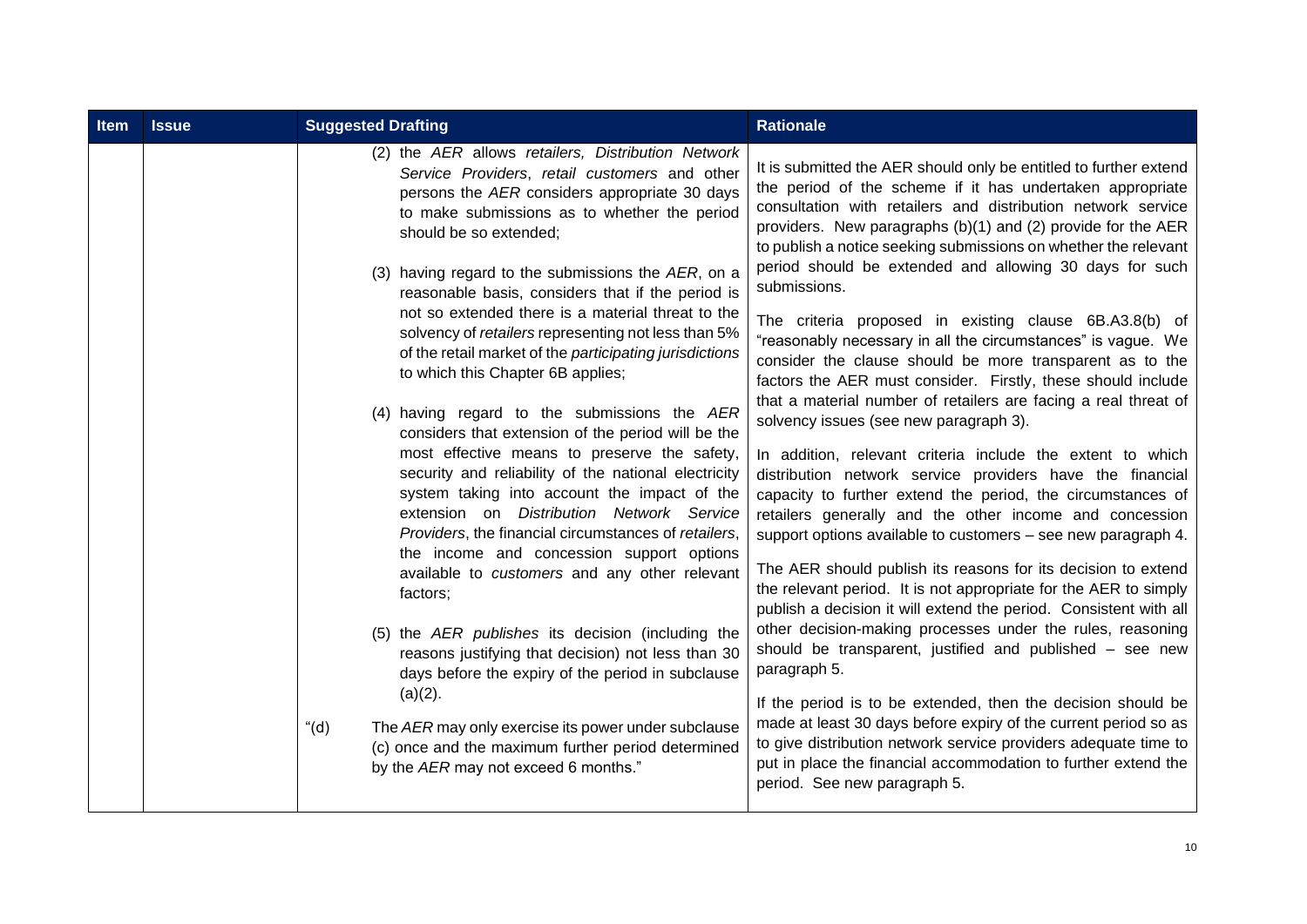| <b>Item</b> | Issue | <b>Suggested Drafting</b> | <b>Rationale</b>                                                                                                                                                                                                                                                                                                                                                                   |
|-------------|-------|---------------------------|------------------------------------------------------------------------------------------------------------------------------------------------------------------------------------------------------------------------------------------------------------------------------------------------------------------------------------------------------------------------------------|
|             |       |                           | It should be clear that the relevant period may only be extended<br>once. We consider this is probably the assumption behind the<br>existing drafting but it is not made clear. Further we submit<br>there should be a limit on the further period for which the AER  <br>may extend the operation of the division. This should be 6<br>months – the length of the initial period. |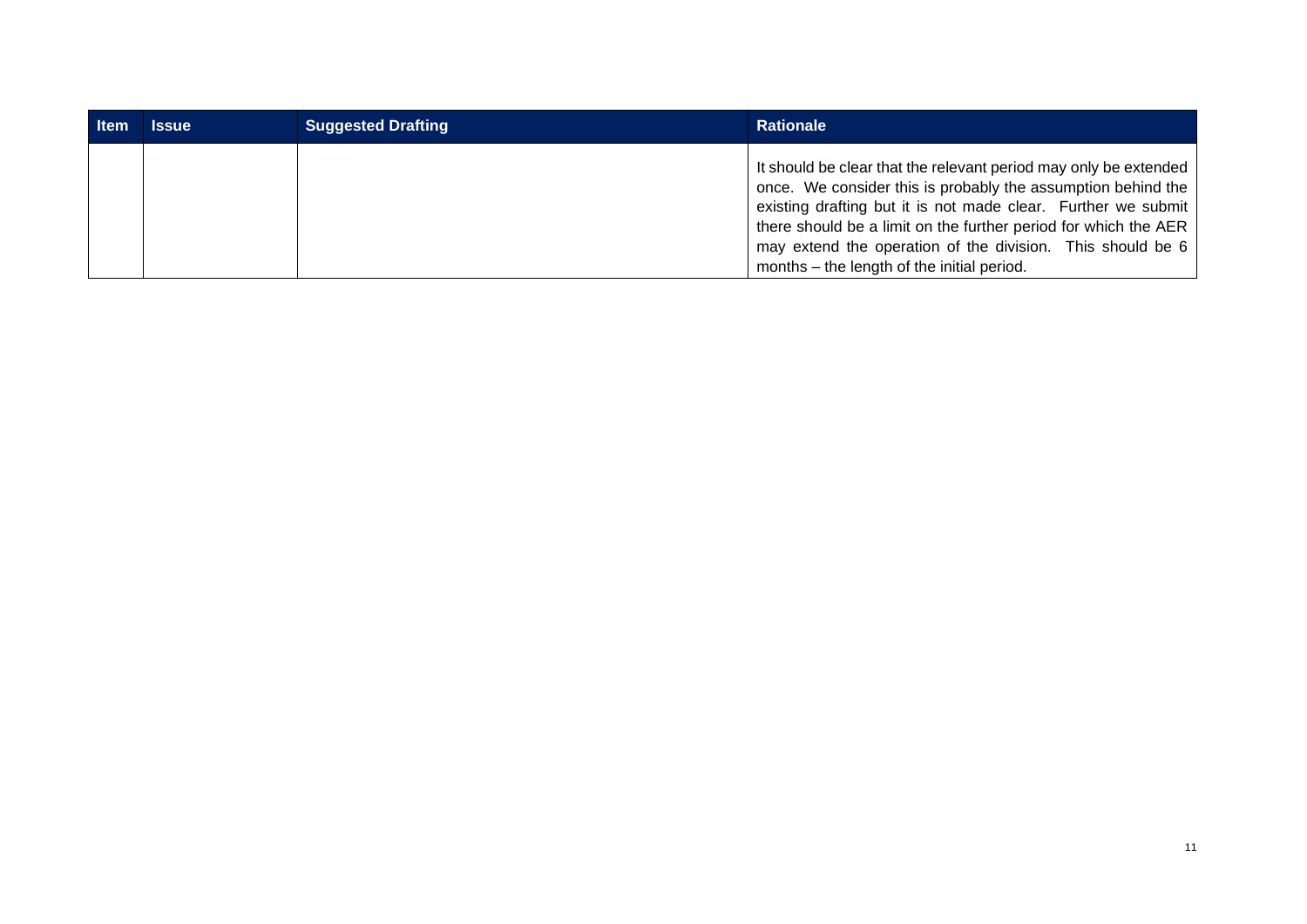## **Appendix 3 I NER mark-ups**

Please note that this is a marked-up version of the AER's proposed NER Chapter 6B Part A Division 4 – **the mark ups reflect amendments to the AER's proposed Rules drafting contained in their rule change request**<sup>1</sup> .

Please note that it does not action ENA's proposed alternative drafting to the credit support section of NER Chapter 6B Part B [Item 4(b) in Appendix 2].

#### **Division 4**

#### **6B.A3.6 Application of this Division**

- (a) This Division applies to a *Covid-19 customer arrangement* entered into between a *retailer* and a *shared customer*.
- (b) This Division prevails over any inconsistent provisions in this Part.

#### **6B.A3.7 Interpretation**

- (a) Subject to clause 6B.A3.7(c), i<sub>i</sub>m this Division, a **Covid-19 customer arrangement** means:
	- (1) Any payment plan or instalment arrangement, within the meaning of the *National Energy Retail Law* or the *National Energy Retail Rules*;
	- (2) Any arrangements for a *shared customer* of a *retailer* as a hardship customer of the *retailer*, within the meaning of the *National Energy Retail Law*; and
	- (3) Any *deferred debt arrangement*;

entered into between a *shared customer* and a *retailer* in the period commencing 1 March 2020 and ending 31 December 2020.

- (b) In this Division, a **deferred debt arrangement** means any arrangement by which the payment of a debt owed or expected to be owed by a *shared customer* to a *retailer* for the supply of energy is deferred.
- (c) A *Covid-19 customer arrangement* does not include any arrangement or plan between a *retailer* and a *shared customer* which *shared customer*:
	- (1) is not a residential customer; and
	- (2) has an annual electricity consumption of more than 40 MWh per annum.

#### **6B.A3.8 Extended due date**

- (a) If:
	- (1) a *retailer* has entered into a *Covid-19 customer arrangement* with a *shared customer*; and
	- (2) a *Distribution Network Service Provider* has provided a *statement of charges* to a *retailer* and the *statement of charges* includes *network charges* payable under clause 6B.A2.1 in respect of the *shared customer* for the period of 1 July 2020 to 31 December 2020 during the period 1 July 2020 to 31 December 2020 (or such further

<sup>1</sup> AER, Rule Change Proposal: Extension of time for retailers to pay network charges for eligible customers, May 2020.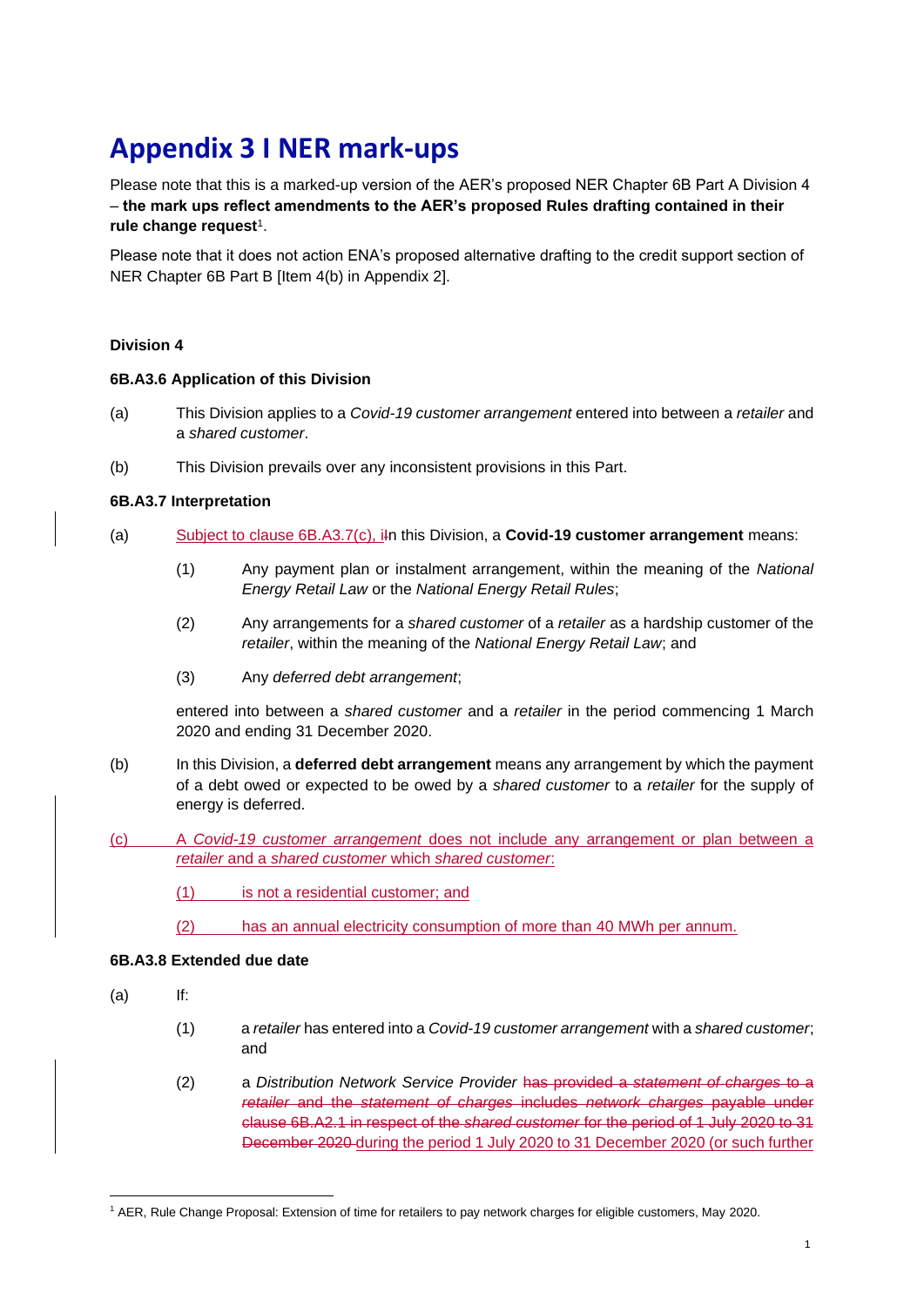period as determined by the *AER*) issues a *statement of charges* to a *retailer* which includes *network charges* payable under clause 6B.A2.1 in respect of the *shared customer*(or such further period as determined by the AER),

then, for the purposes of this Part, the *due date for payment* for the *network charges* payable in respect of the *shared customer* is to be taken to be 6 months from the *date of issue* specified on the *statement of charges*.

- (b) Subclause (a) applies only to *network charges* other than charges in respect of *alternative control services* and *negotiated distribution services*.
- $(cb)$  The AER may determine a further period for the purposes of subclause  $(a)(2)$  provided:
	- (1) the AER has published a notice stating it is considering extending the period and the reasons for which the AER is considering so extending the period;
	- (2) the *AER* allows *retailers, Distribution Network Service Providers*, *retail customers*  and other persons the *AER* considers appropriate 30 days to make submissions as to whether the period should be so extended;
	- (3) having regard to the submissions the *AER*, on a reasonable basis, considers that if the period is not so extended there is a material threat to the solvency of *retailers* representing not less than 5% of the retail market of the *participating jurisdictions* to which this Chapter 6B applies;
	- (4) having regard to the submissions the *AER* considers that extension of the period will be the most effective means to preserve the safety, security and reliability of the national electricity system taking into account the impact of the extension on *Distribution Network Service Providers*, the financial circumstances of *retailers*, the income and concession support options available to *customers* and any other relevant factors;
	- (5) the *AER publishes* its decision (including the reasons justifying that decision) not less than 30 days before the expiry of the period in subclause (a)(2).
	- (the AER is satisfied that it is reasonably necessary in all the circumstances; and
	- (2) the determination is made before the expiration of the period mentioned in that subclause
- (de) If the AER determines a further period under subclause (b), it must make available on its website a notice of that further period as soon as practicable after making the determination The *AER* may only exercise its power under subclause (c) once and the maximum further period determined by the *AER* may not exceed 6 months.

#### **6B.A3.9 Interest**

In respect of any *network charges* to which clause 6B.A3.8 applies the *retailer* must pay the *Distribution Network Service Provider*:

- (a) interest calculated at the *allowed rate of return* for the *Distribution Network Service Provider* on those *network charges* in respect of the period commencing *10 business days* from the *date of issue* specified on the *statement of charges* setting out those *network charges* and ending upon the earlier of:
	- (1) the *day* occurring 6 months from the *date of issue* specified on the *statement of charges*; and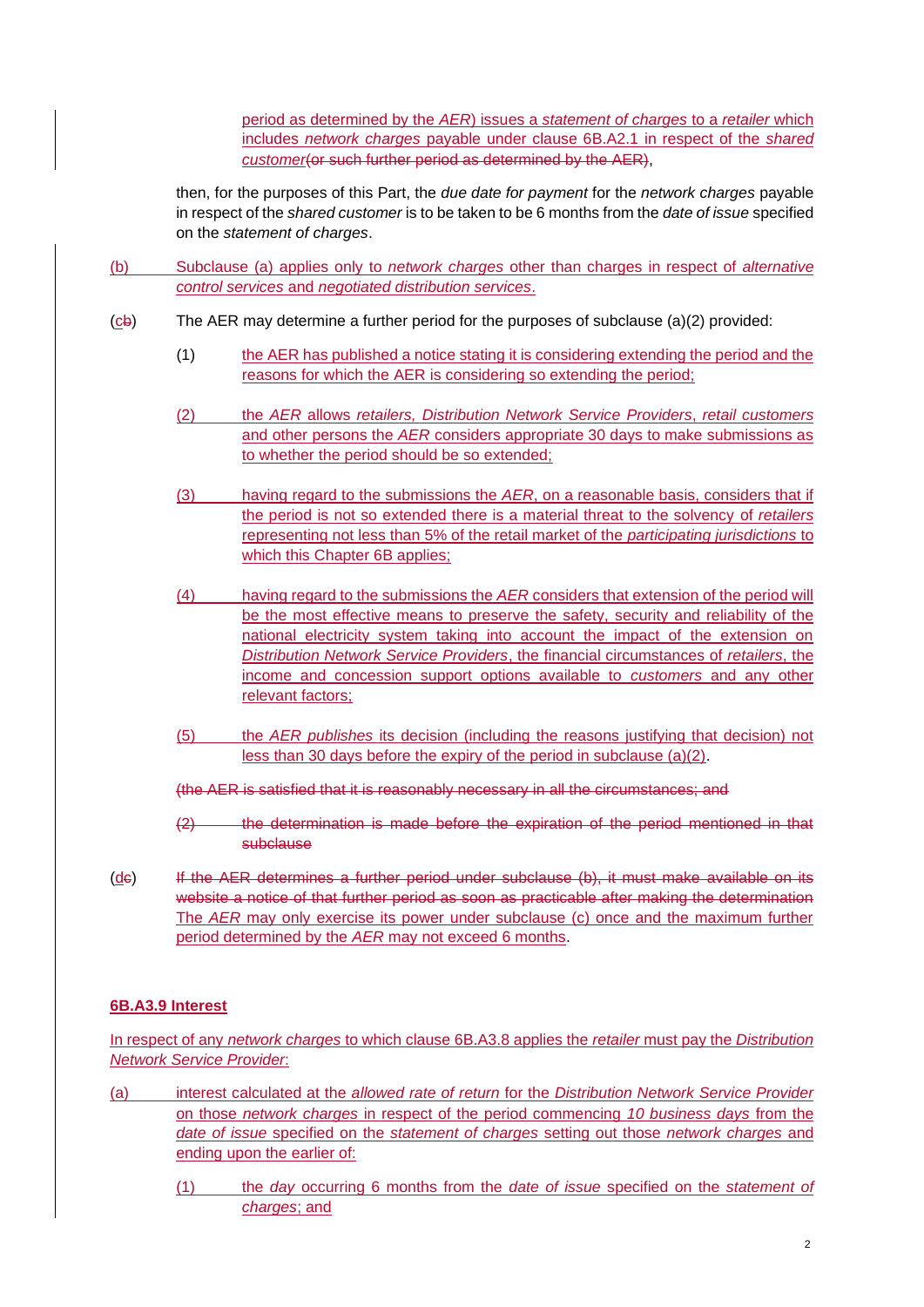(2) the date of payment of the *network charges*; and

(b) in respect of any *network charges* not paid by the day occurring 6 months from the *date of issue* specified on the *statement of charges*, interest calculated in accordance with clause 6B.A3.4.

#### **6B.A3.10 Retailer Eligibility**

- (a) This Division 4 only applies to a *retailer* who has been approved by the *AER* as a *retailer* to whom this Division 4 should apply.
- (b) A *retailer* may not be approved by the *AER* for the purposes of this Division 4 if:
	- (1) their securities are listed on the Australian Securities Exchange or an internationally recognised securities exchange; or
	- (2) they are a *related body corporate* of (or otherwise controlled by) an entity whose securities are listed on the Australian Securities Exchange or an internationally recognised securities exchange; or
	- (3) the *retailer* is owned or controlled by a government or government agency, including without limitation because the *retailer* has one or more shareholders who are Ministers of the Crown or the *retailer* is established under statute or is controlled by a body whose shareholders are Ministers of the Crown or which is established under statute .
- (c) A *retailer* may only be approved by the *AER* for the purposes of this Division 4 if:
	- (1) the *retailer* undertakes to the *AER* the *retailer* (and any holding company of the *retailer* as defined in the Corporations Act 2001) will not declare or pay any dividends, otherwise reduce its share capital or equity or pay any performance bonuses to its executives until such time as all *network charges* and interest to which Division 4 applies have been paid in full to the relevant *Distribution Network Service Providers*;
	- (2) an independent auditor approved by the *AER* has certified that in the auditor's opinion formed after due enquiry in accordance with generally accepted auditing standards:
		- (i) the *retailer* is, in the next 6 months following the date of the auditor's certificate, likely to have significant liquidity problems;
		- (ii) those liquidity problems have arisen (or will arise) due to the impact of COVID-19 on the *retailer* or its *customers* (including compliance by the *retailer* with the *AER*'s 27 March 2020 and 9 April 2020 "Statement of Expectations of energy businesses: Protecting consumers and the market during COVID-19" and any instances of non-compliance");
		- (iii) those liquidity issues are not reasonably able to be addressed by the *retailer* obtaining a capital injection or loan from a *related body corporate*;
		- (iv) the *retailer* is not insolvent (within the meaning of the *Corporations Act 2001)*  and it is more likely than not the *retailer* will not become insolvent within the next 12 months if Division 4 applies to the *retailer.*